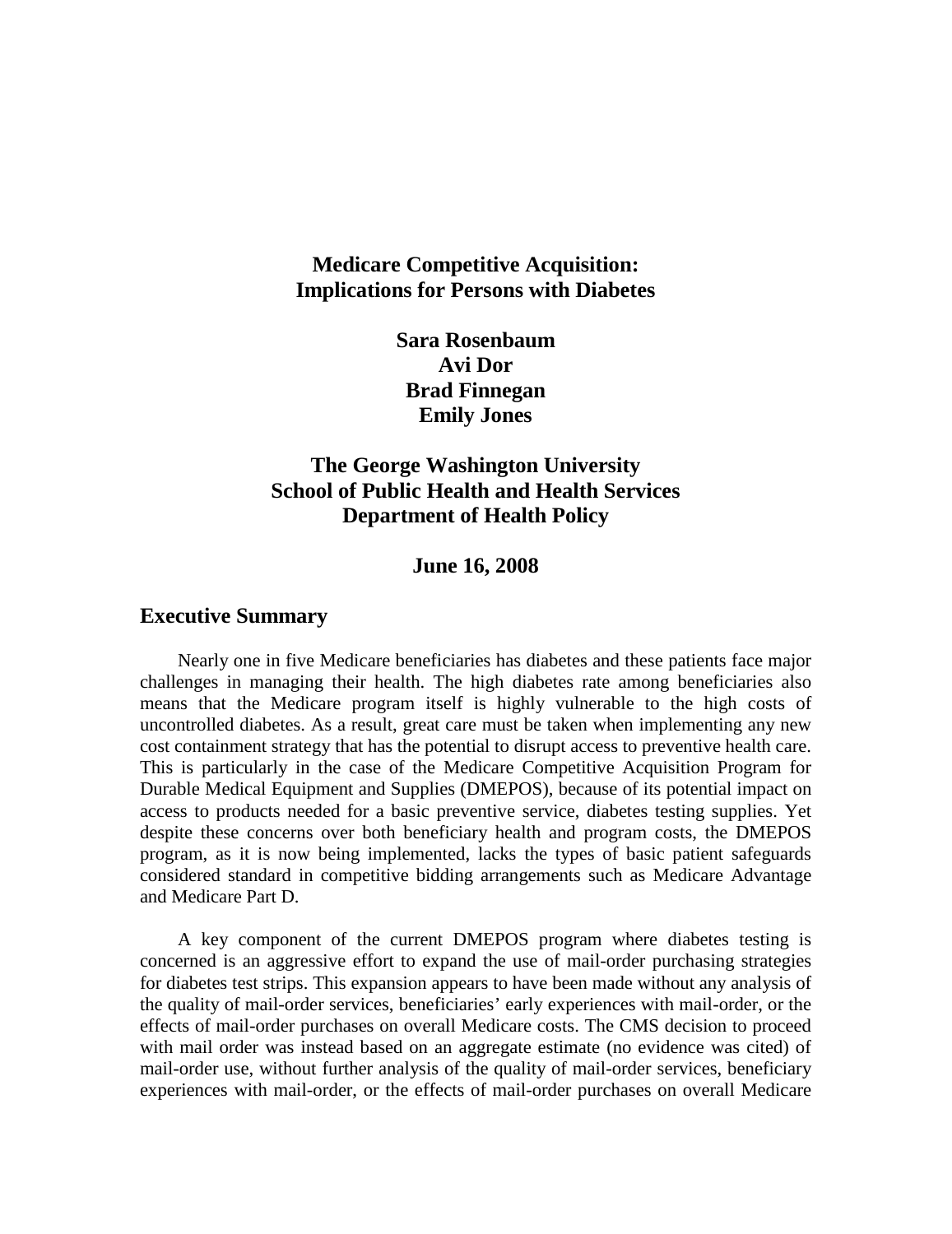costs. Indeed, as recently as March 2008, CMS touted unit cost savings achieved through competitive acquisition, without offering any accompanying estimate of the overall cost of treatment for patients with diabetes in the competitive bidding regions, and without any analysis of the impact of competitive acquisition on patient care and health outcome. There simply is no evidence regarding the effects of mail-order on overall diabetesrelated Medicare costs in the competitive bidding regions, and no analysis of the effects of the aggressive use of mail order on health care access or quality or health outcomes.

The competitive acquisition program, as described in both the statute and regulations, is virtually devoid of beneficiary protections generally, and details concerning the use of mail order for diabetes testing supplies in particular. CMS standards appear simply to assume that beneficiaries who can make the system work will try to do so and that no harm can result, since unhappy users always can return to retail outlets. But the net effect of this haphazard approach to the question of how elderly and disabled patients acquire and use an essential preventive service invites patient safety problems if beneficiaries, unable to navigate mail order, test themselves less frequently. Moreover – and paradoxically – mail order could actually expose Medicare to potentially heightened costs, as consumers who experience problems with mail-order suppliers return to retail purchasing, even as stockpiles of inappropriate, high-volume, mail-order supplies continue to mount in these patients' homes.

This analysis leads us to two basic recommendations:

- An immediate focus should be on the development of patient protections specifically applicable to the mail-order diabetes supplies market. To an extent far greater than recognized under the statute and regulations, Part B durable medical equipment, prosthetic and orthopedic items, and medical supplies all touch beneficiaries in very real ways. The items and services covered by DMEPOS – in particular, diabetes supplies – are purchased not by health care professionals but by the beneficiaries themselves. Over one quarter of all Medicare beneficiaries experience some level of cognitive dysfunction, and millions lack the ability, knowledge and experience to navigate a competitive system on their own without additional assistance or education. Essential protections are needed in the areas of marketing, enrollment and disenrollment, benefit design, quality standards, and patient protections.
- Second, comprehensive evaluation is essential; it would be ironic indeed if mail order actually increased overall Medicare costs, but this is not an outcome that can be discounted. This is particularly true in view of the fact that to date, CMS' focus has been on unit price discounts rather than overall cost-savings. For this reason, CMS should halt any expansion of competitive acquisition of diabetes supplies in the absence of further research. In view of the current, inadequate level of understanding of the effects of competitive bidding, we believe that before any further expansion of competitive acquisition, careful evaluation of Medicare patient behavior is essential, particularly the behavior of vulnerable beneficiaries in navigating competitive systems.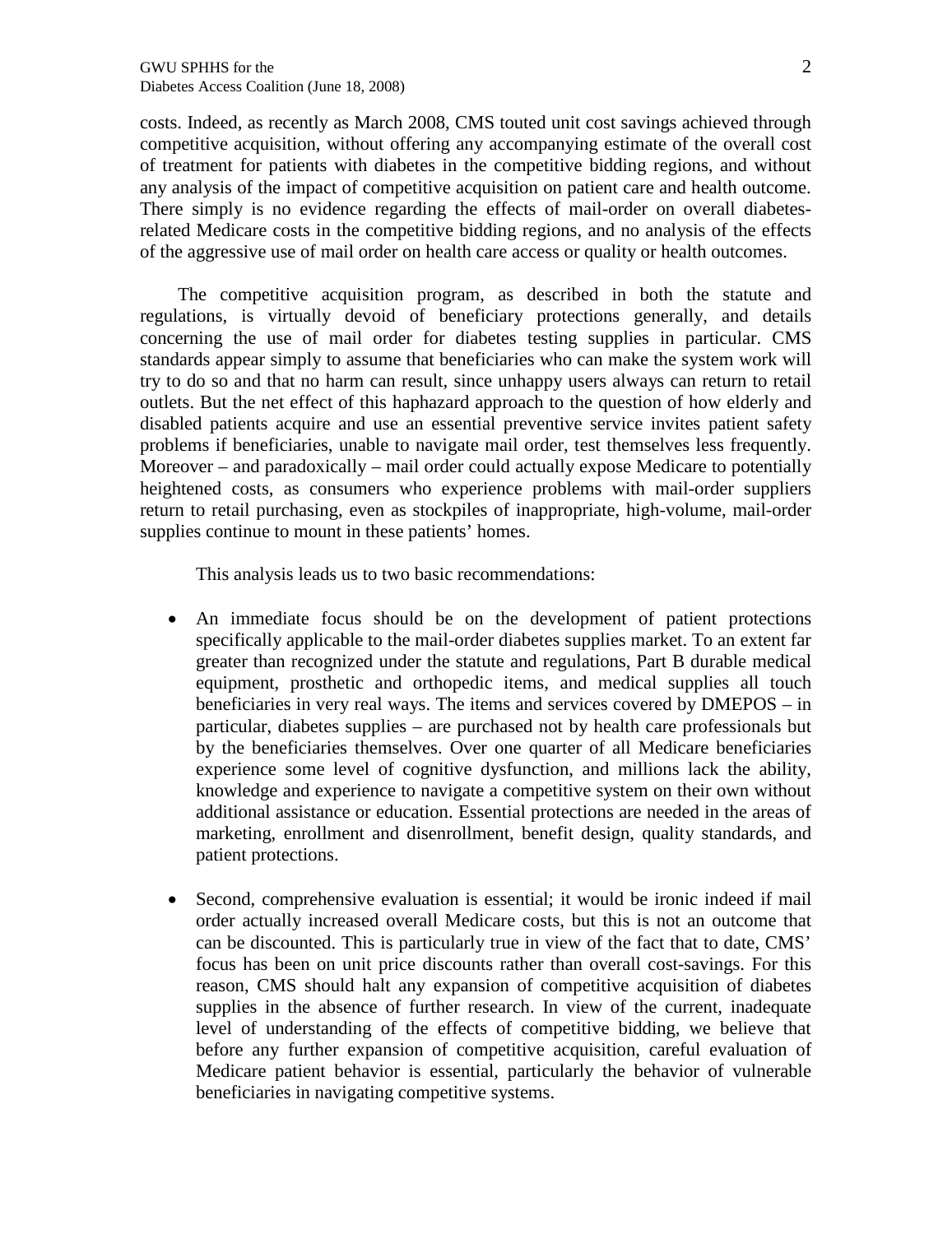## **Introduction**

The ultimate test of health insurance is its ability to assure access to unity q health careparticularly treatments and services essential to the management of serious, long-term, and deadly conditions that nonetheless are amenable to early and continuous management. For this reason, it is essential to understand the acpeaty, andpatient safety implications of cost containment approaches in those that might superficially appear to present minimal risk.

No patient population presents a stronger case cationaly introducing • and carefullymeasuring theatient impact of cost containment straties than persons with diabetes. This is particularly the case formedicare beneficiaries with abetes. This is true because otheir heightened vulnerabilit to the ravages of the disease, as well as to cost containment trategies that lack basicatient safeguard is also true because of the high cost of diabetes:Medicarespent more than \$47.6 billion in direct medical costs diabetesrelated caren 2002<sup>2</sup> Indeed the health services research literature is teple with studies underscom how patient cost haring, another seemingly modest cost containment strategy, can impair the safety and quality of essential services, while paradoxically elevating health care costs among vulnerable populations.

This analy is examines the implications of Medicare Es competitive acquisition program for Durable Medical Equipment, Prosthetics, Orthotics and Supplex (POS) in the context of beneficiaries with diabetes dependon routineblood glucosetesting as a basic eleemt of their health careFollowing an overview of the competitive acquisition statute and its plementing regulations and quidelines is policy brief then assesses the access, quality, and safety implications of competitive acquisity interesting unintended consequences are especially likely to as a result of the introduction of competitive purchasing arrangements that lack essential patient safeguards.

#### **Background**

#### The Medicare Competitive Acquisition Statute

The Medicare Prescription Drug, Improment and Modernization Act of 2003  $(MMA)<sup>4</sup>$  amended Medicare to create a permanent competitive acquisitionam for DMEPOS. The purpose of the amendments was to bring competitive purchasing

Cost Sharing. Journal of the American Medical Association 8(1): 6169.

<sup>&</sup>lt;sup>1</sup> Institute of MedicineCare Without Coverage: Too Little, Too La bational Academy Press, Washington D.C. 2002).

 $^2$  Zhang, P, Engelgau, MM., Norris, SL, Gre $\bar{\text{g}}$ gy, Narayan, KM. 2004'Application of Economic Analysis to Diabetes and Diabetes Cake hals of Internal Medicine 40:11 972977.

 $3$  Brook, R. et al. 1984The Effect of Coinsurance on the Health of Adults: Results from the RAND Health Insurance Experimet, Rand Corporation.SBN 0-8330-06142; Lurie, N., W. Manning, C. Peterson, G. Goldberg, C. Phelps and L. Lillard. , Preventive Care: Do We Practice What We Preamerican Journal of Public Health77(7): 801804; Goldman, D., G. Joyce and Y. Zheng. 2007. , Prescription Drug

<sup>&</sup>lt;sup>4</sup> Section 302(b) P.L. 10873 (108<sup>th</sup> Cong. 1<sup>tt</sup> Sess.).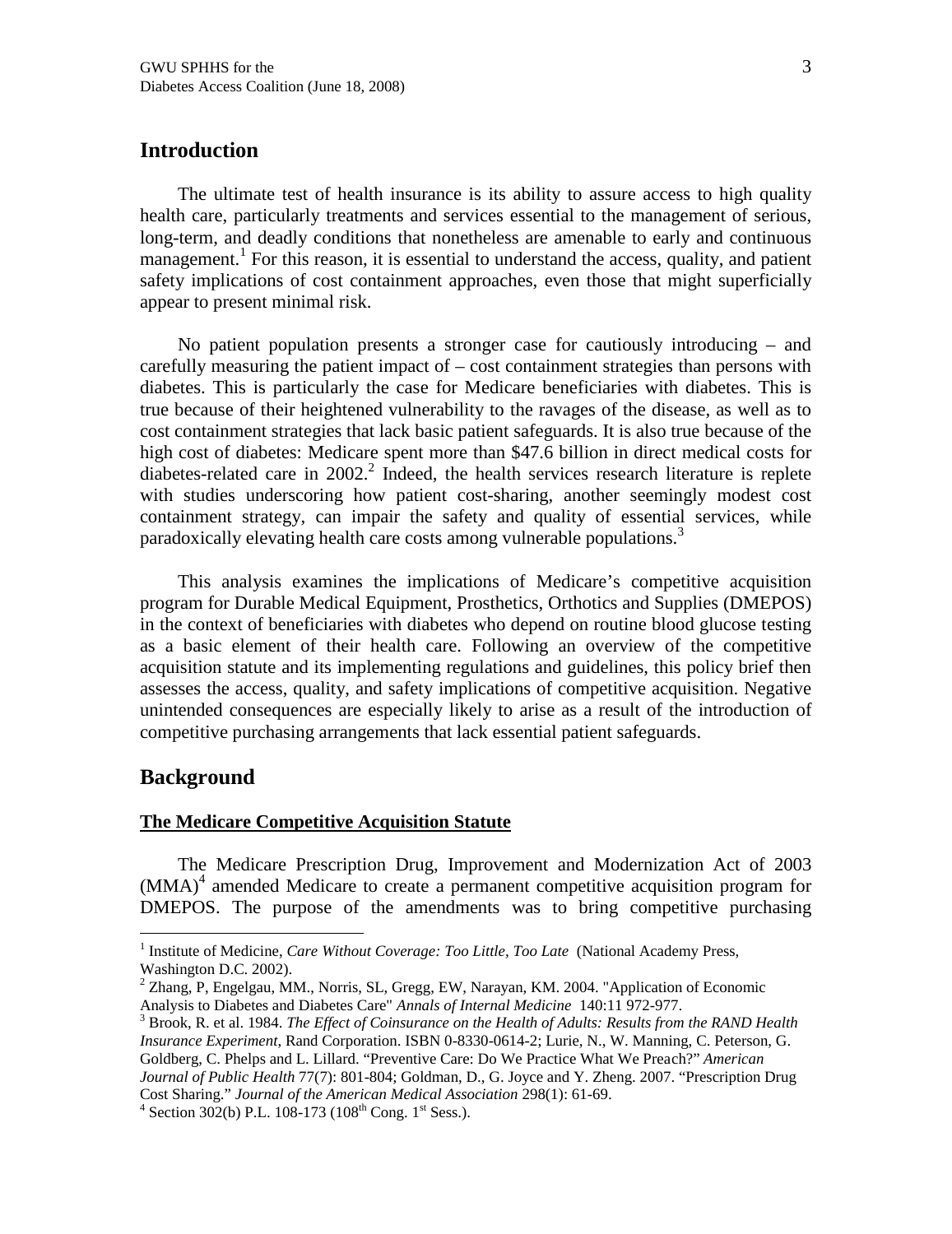techniques to the acquisition of certain Medicare Part B covered items or services, including diabetes supplies. The legislation authorized the Secretary to employ competitive acquisition techniques in the case of "competitively priced items and services"<sup>5</sup> for which payment can be made under Part B. The amendments enumerated a series of Part B items and services that qualified for competitive acquisition.<sup>6</sup> The legislation authorized the Secretary to exempt otherwise included items and services in low density rural areas and non-competitive urban areas "unless there is a significant national market through mail-order for a particular item or service," as well as "items and services for which the application of competitive acquisition is not likely to result in significant savings."<sup>7</sup>

Unlike Medicare's outpatient prescription drug and Medicare Advantage programs – which were the subject of extensive patient protection discussions during enactment of the 2003 amendments – the DMEPOS competitive acquisition statute lacks basic safety, quality, and access safeguards that have become staples of modern, market-based competitive purchasing arrangements. These competitive acquisition amendments are almost totally devoid of quality and safety standards; in marked contrast to Medicare Part D prescription drug benefits and Medicare Advantage, the competitive acquisition amendments have cost-cutting as their sole focus. This legislative focus on price discounts – to the exclusion of other, potentially countervailing considerations – reveals itself in numerous ways:

- First, the legislation permits the Secretary to extend competitive acquisition to items and services that have the "highest volume" and the "largest savings potential."<sup>8</sup>
- Second, the only required contracting standards are first, that amounts paid to winning entities be expected to be "less than the total amounts that would otherwise be paid" and second, that individuals have a "choice of multiple suppliers."<sup>9</sup>
- Third, the statutory text is completely permissive where beneficiary safeguards and patient safety are concerned: winning contractors must meet "applicable quality standards,<sup>510</sup> but in referencing "applicable" quality standards, the text of the law gives the Secretary discretion over whether to develop any quality standards at all.
- Fourth, even where coverage design and safety are concerned, the law is permissive with respect to whether beneficiaries must be given advance

 $5\$ §1847 of the Social Security Act, 42 U.S.C. §1395w-3(a)(1)(A).

 $6 \text{ } $1395 \text{w-}3(a)(1)(\text{A})(2)(\text{A})-(\text{C})$ .

 $7$  42 U.S.C. §1395w-3(a)(3).

 $842$  U.S.C. §1395w-3(a)(1)(B)(ii).

 $9^9$  42 U.S.C. §1395w-3 (b)(2)(A)(iii) and (iv).

 $10$  42 U.S.C. §1395w-3 (b)(2)(A)(i).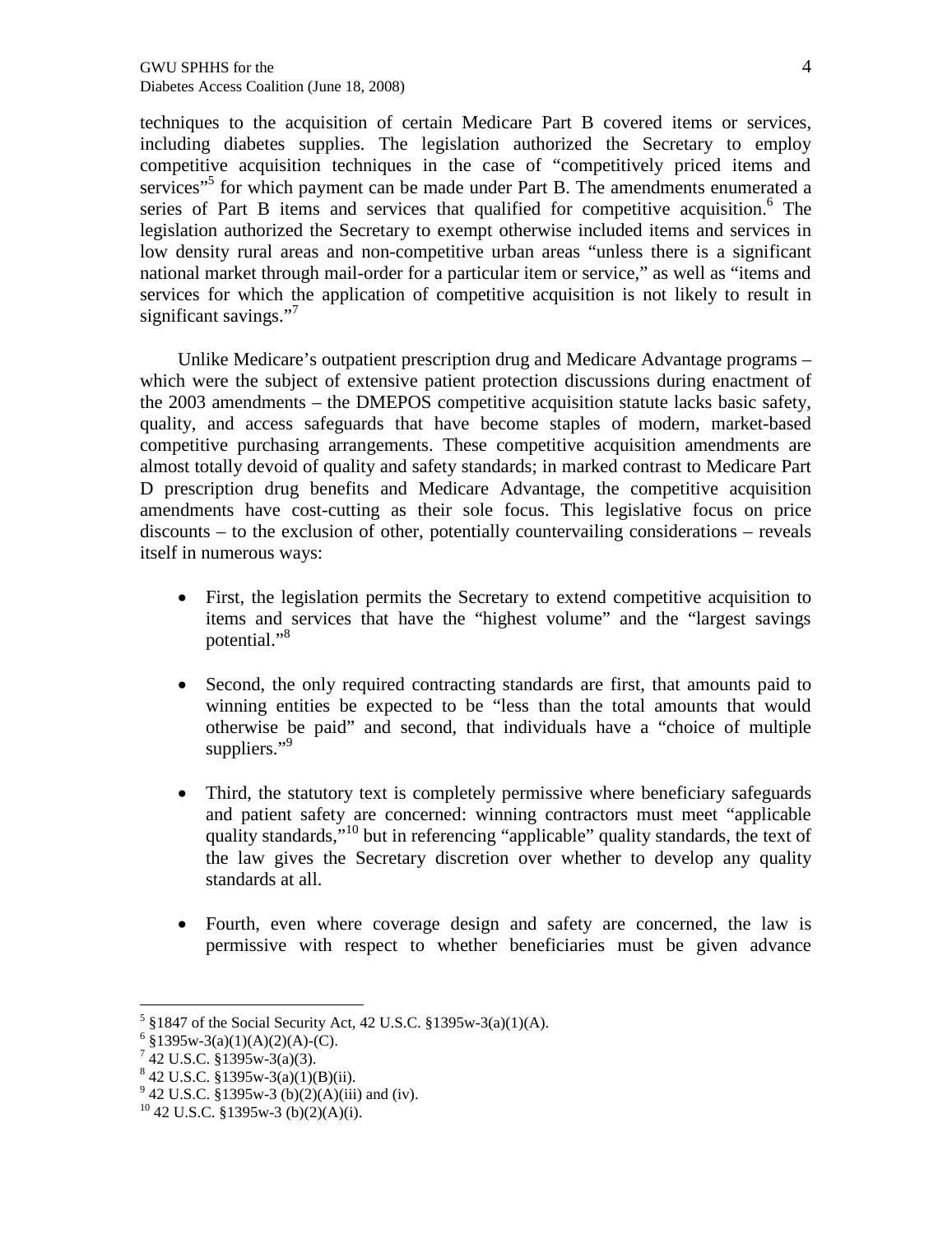information regarding what services and supplies will be available to them or what the costs will be.  $11$ 

- Fifth, the legislation prohibits the Secretary from delaying competitive acquisition even if there is a "delay in implementation of quality standards…or receipt of advice from the program advisory committee."<sup>12</sup>
- Sixth, the law gives the Secretary the discretion to require contractors to provide exceptions to coverage limits and exclusions, even when the beneficiary's prescribing physician determines that "use of the particular item or service would avoid an adverse medical outcome on the individual."<sup>13</sup>

In sum, the competitive acquisition legislation marks a fundamental departure from other legislative initiatives aimed at introducing market principles into Medicare. Even as Congress was simultaneously addressing issues of information, quality, safety, and beneficiary protections in enacting Part D, the same considerations were virtually nonexistent in the case of the competitive acquisition of Part B services and supplies. Despite the fact that prescribed medical equipment and supplies may raise precisely the same questions of appropriateness and quality that exist in the case of prescription drugs and biologicals, the legislation remained silent on patient safeguards, entrusting the Secretary with expansive power to design an appropriate program.

Under the statute, the Secretary is authorized to create a class of "competitive" supplies and services for which the Department's dominant policy focus becomes the achievement of unit price savings. Safeguards essential to high volume discount purchasing involving a frail population are not addressed, nor is the question of overall value for Medicare. Instead, the legislation appears to empower the Secretary to take aggressive action to get price discounts without regard to overall value or basic beneficiary protections, even in the case of services and supplies that play a central and direct role in beneficiary health maintenance.

In these respects, the competitive acquisition statute represents a fundamental departure from previous Congressional efforts to inject market competition into high volume purchasing of covered items and services that directly "touch" beneficiaries, such as prescribed drugs and comprehensive managed care plans. Furthermore, the legislation extends extraordinary powers to the Secretary, waiving fundamental elements of public administration law that are designed to bring transparency and accountability to agency conduct. As such, federal contracting laws are waived<sup>14</sup> as are the provisions of the Federal Advisory Committee Act (FACA).<sup>15</sup>

<sup>&</sup>lt;sup>11</sup> 42 U.S.C. §1395w-3 (b)(5)(D) sets forth a rule of construction that specifies simply that "nothing in this section shall be construed as precluding the use of an advanced ben3eficairy notice with respect to competitively priced items and services." No mandatory disclosure requirements are specified.

 $^{12}$  42 U.S.C. §1395w-3(b)(B).

<sup>13</sup> 42 U.S.C. §1395w-3(a)(5).

 $^{14}$  42 U.S.C. §1395w-3(a)(1)(C).

<sup>15</sup> 42 U.S.C. §1395w-3(c)(4).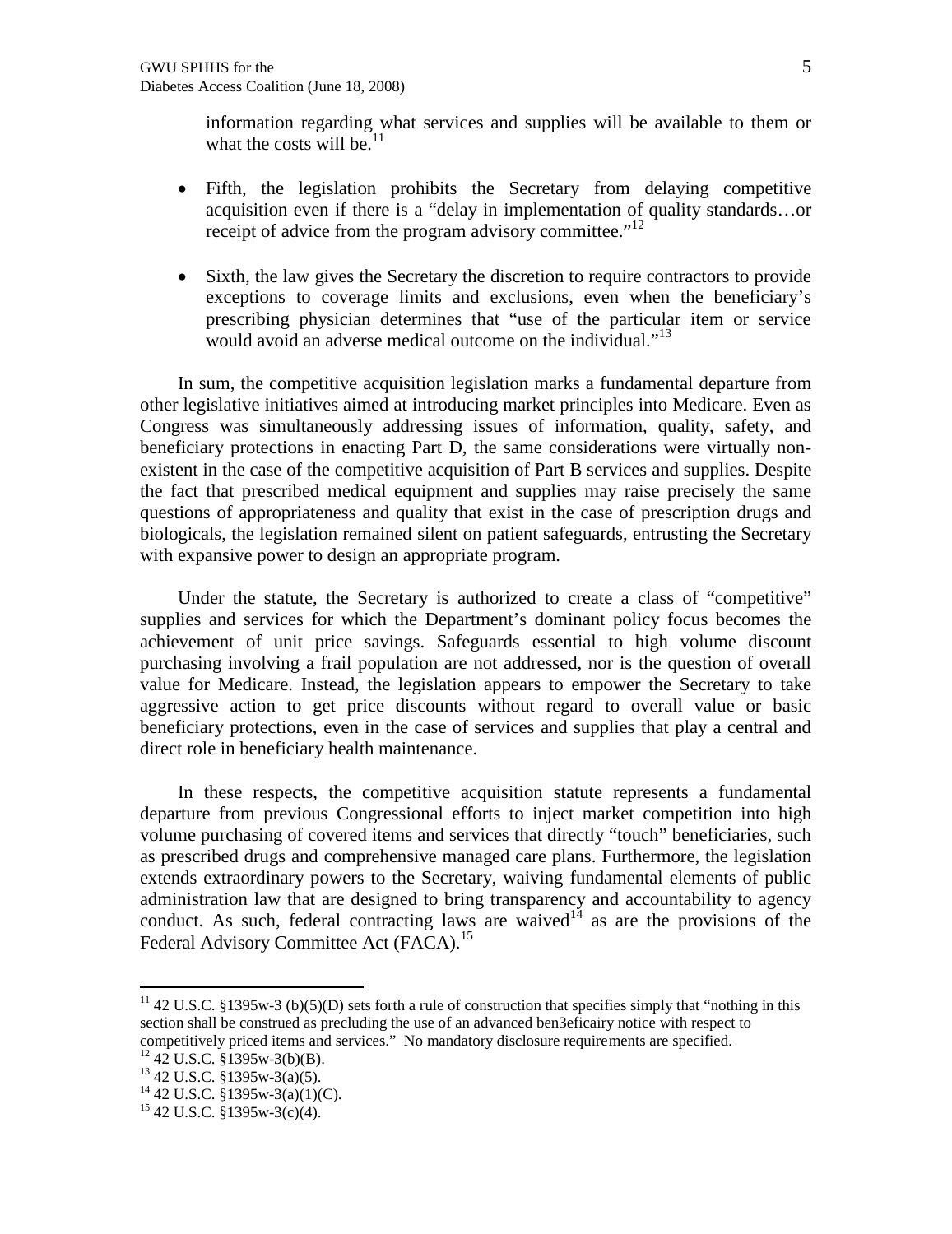#### CMS Implementation of the Competitive Acquisition Program

CMS€ implementation of competitive acquisition rests on a single evaluation of a national competitive bidding demonstration involving DMEPOS. The evaluation took place in two sites (Polk County, Florida, atholee counties in the San Antonio Texas metropolitan statistical areaver a three ear time period (1992002). In neither site was mail-order purchasing of diabetes supplies evaluated. Many of the items and services covered in the demonstrations were of a type that tends to be lowner and purchased on an infrequent basis (e.g., hospital bed, wheelchairs, and orthotics). The demonstration was short (one round of competitive bidding in San Antonio, two rounds in Polk County) and the results showed certain quality related problem a base reduction in the use of daily oxygen among beneficiaries.

The analysis compared the price of items and services purchased through competitive acquisition to their price in an open market, but did not assess the overall value to Medicare in terms patienthealth and functional status, or the nsequential costs related to the use **pr**appropriate, inadequate or inferior services and supplies. Furthermore, in the Florida site, the analysis found an actual increase in the amount of services purchased under the demonstration in the case of oxygen, with commensurate volume drops in surrounding counties, a suggestion that far from producing savings, volume purchasing may distort the market for certain goods and services that are used regularly and commuously and that must be-sepplied frequently. In the words of the evaluation, there was some evidence of , volume responses to fee changes brought about by competitive bidding.<sup>17</sup> There is no evidence that CMS has made a further effort to understand thenderlying drivers of these market distortions.

The analysis also found globalf measures of access and satisfaction, noting 'evaluation data on issues of quality and product selection suggested that quality did not change appreciably.<sup>3</sup> Despite the facthat Medicare is an insurance program, whose patient protections and safeguards are designed to operate at the individual beneficiary level rather than in a global context, the report lacked any evaluation of individual cases in which globalf satisfactin measures did not apply, nor did the final report recommend patient protections. In other words, the evaluation was focused on the bulk purchasing aspects of the demonstration and its aggregated effects on beneficiaries, not on the experiences of individal patients with access, quality or safety. For example, only in passing did the report indicate a doubling f of reports of no help in securing assistance with insurance and a , halving f of reports indicating that help was provided. Also mentioned in passig was a doubling of complaints in the case of certain products sold in San Antonio and a drop in patient willingness to recommend their nebulizer suppliers, a product that involves frequent purchase and  $2^{\circ}$  use. Inclusion assistance may have a

<sup>16</sup> Final Report to Congress: Evaluation of Medicare€s Competitive Bidding Demonstration for Durable Medical EquipmentProsthetics, Orthotics, and Suppliebnited States Department of Health and Human Services, Tommy Thompson, Secretary) (2004).

[http://www.cms.hhs.gov/DemoProjectsEvalRpts/d](http://www.cms.hhs.gov/DemoProjectsEvalRpts/downloads/CMS_rtc.pdf)loads/CMS\_rtc.pdf  $\frac{17}{17}$  Id. p. 6.

 $18$  Id. p. 17.

 $19$  Id p. 15.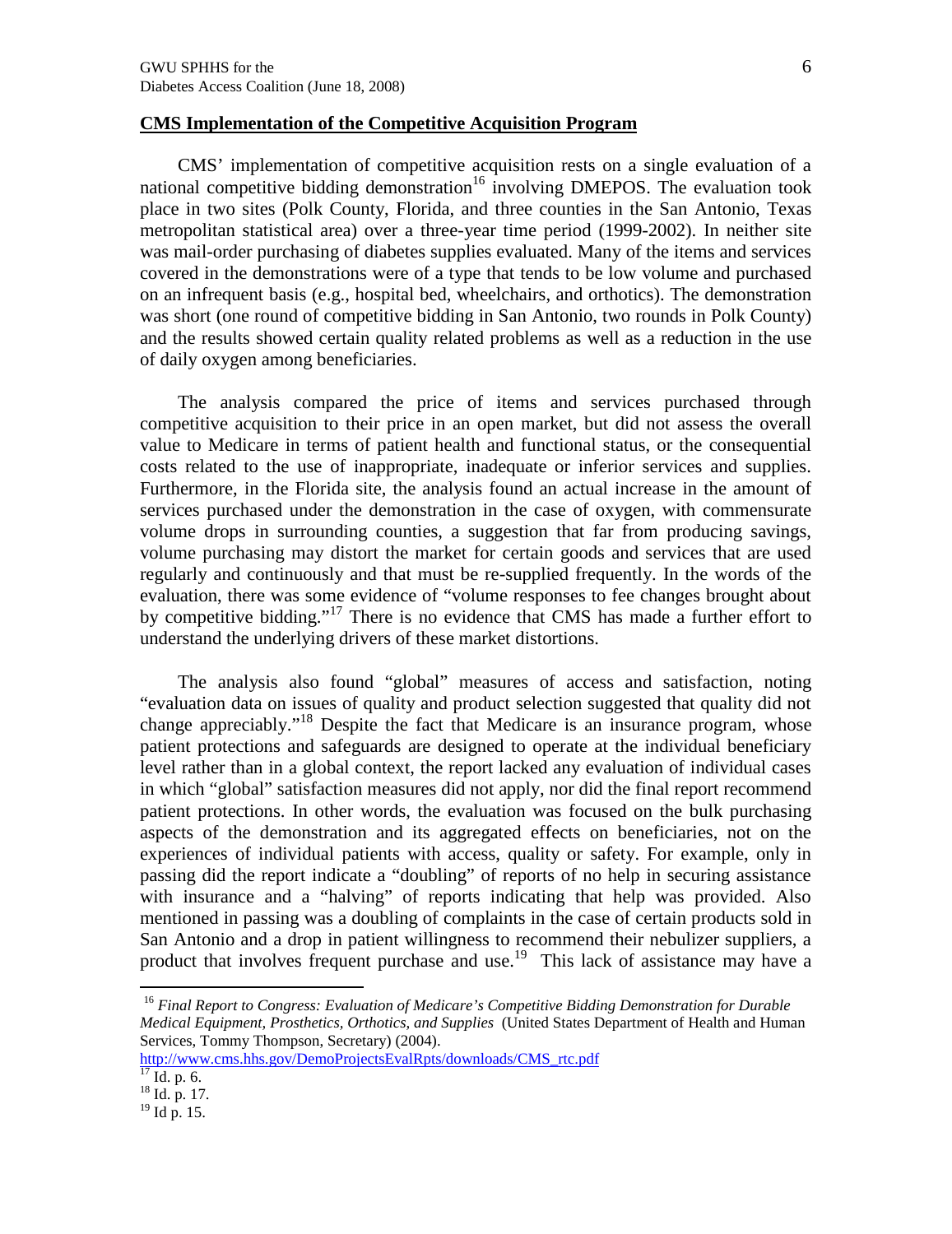significant effect on the appropriate use of a product and inappropriate use and reduced health outcome. Despite the potential importance of assistance in use, the effects of withdrawing such assistance were not separately tested.

In spite of the study€s evident mitations and findings of problems with safety, quality, and access, CMS moved ahead with the competitive acquisition program, not only in product categories covered by the demonstrations but also with respect-to order diabetes supplies, which had tripped the subject of the pilot. Final regulations published in April 200 $\hat{\mathcal{P}}$  noted that over 60 percent of Medicare expenditures for diabetic supplies are for items furnished by nation wide order suppliers  $f$  and that a separatemail-order program for diabetes supplies was appropriate:

.We believe that the implementation of a separatel-order competitive bidding program would result in significant savings because it would focus on suppliers that can obtain discounts from manufacturers because they furnish a large volume of items to beneficiaries through the mail.  $f$ 

The CMS decision to proceed was thus based on an aggregate estimate (no evidence was cited) of mail-order use, without further analysis of the quality **retail-order** services, beneficiar experiences with mail-order, or the effects of mail-order purchases on overall Medicare costs and eed, as recently as March 2008, CMB ted unitcost savings achieved through competitive acquisition theoretic any accompanying estimate of the ovelra cost of treatment for patients with diabetes in the competitive bidding regions, and without any analysis of the impact of competitive acquisition on patient care and health outcome.

The final rules essentially parrot the statute ared virtually devoid of the types of patient protection standards that have come to be customary in Medicare competitive market programsThe regulations specify that suppliers must meet applicable quality standards developed by CMS but the regulations never state whaose standards will be or the purchasing nd oversight procedures that CMS will utilize in order to assure that services and supplies remain accessible, sand of appropriate quality. The Preamble to the final rules notes simply that in the best interest of the industrand beneficiaries to select the accreditation organizations and publish . . . quality standards through program instructions<sup>24</sup> In other words, the standards against which suppliers to be governedare tobe shaped by supplie themselves. What, precisely, these industry standards are, or how they would assure quality and safety original conflicts of interest, remains totally unexplained.

<sup>&</sup>lt;sup>20</sup> 72 Fed. Reg. 179928090 (April 10).

<sup>&</sup>lt;sup>21</sup> 72 Fed. Reg. 18018.

<sup>&</sup>lt;sup>22</sup> CMS, Medicare to Save an Average of 26% for Some Durable Medical Equipment, Prosthetics, Orthotics and Supplies in Selected Areas; **Be** diaries to Join in Savings.

[http://www.cq.com/displayfile.do?docid=2691163&productId](http://www.cq.com/displayfile.do?docid=2691163&productId=5)4&cessedMarch 21, 2008).  $23$  42 C.F.R.  $\overline{\frac{1}{23}414.414(c)}$ .

<sup>&</sup>lt;sup>24</sup> 72 Fed. Reg. 18035.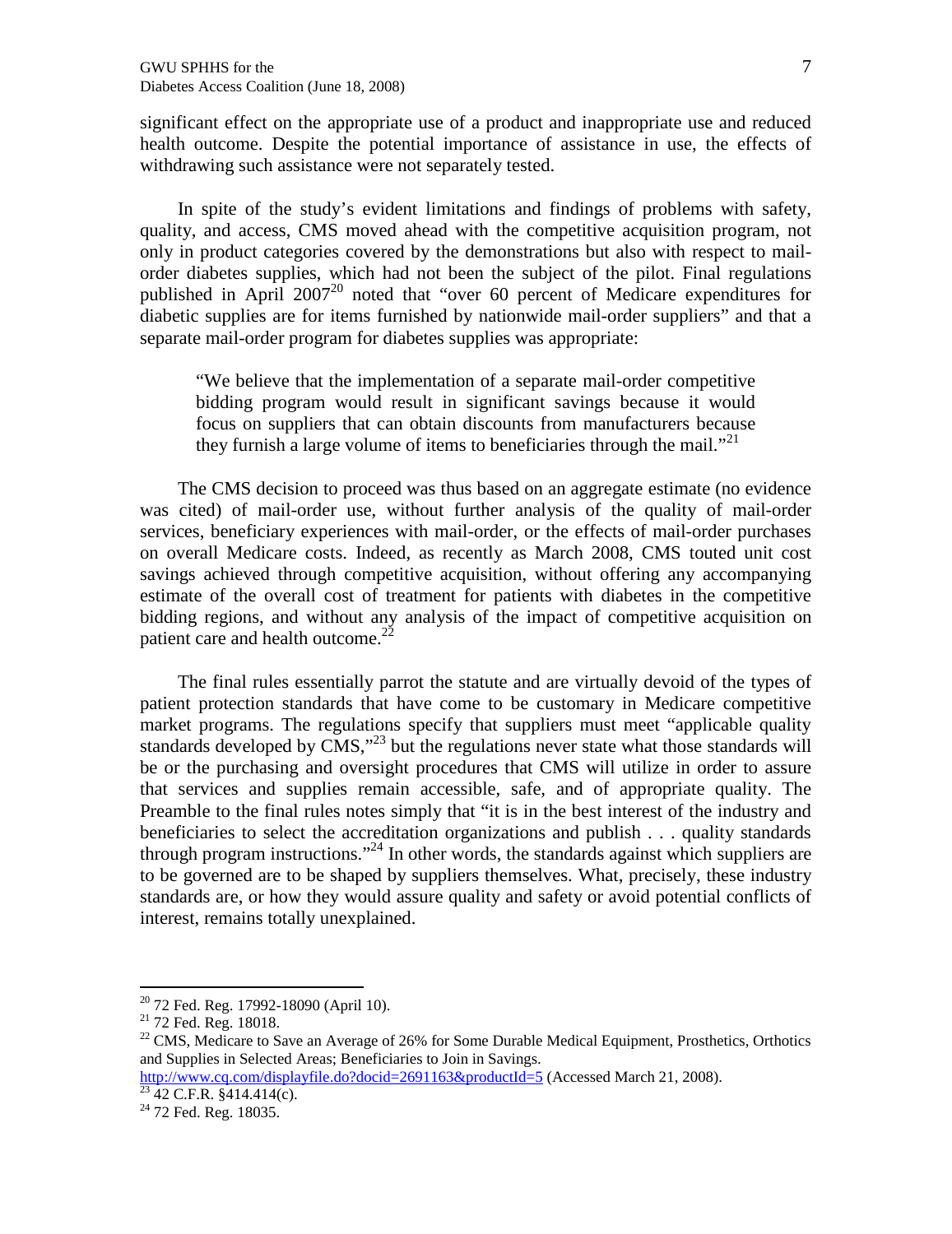The rules specify the need for a "sufficient number of suppliers,"<sup>25</sup> but do not address the sufficiency of the manufacturer products (or choice of products) that actually is available through participating suppliers. Despite concerns that CMS provided insufficient information regarding how the agency would measure supplier capacity within any competitive bidding area, CMS provided no additional guidance, despite the fact that none of the regional demonstrations had involved mail-order diabetes supplies.<sup>26</sup> Although the regulations require suppliers to adhere to physician prescriptions for specific items or services, they set forth no formal exceptions system as in the case of Part D and authorize suppliers to "consult with the treating physician to find an appropriate alternative brand" or "assist the beneficiary in locating a contract supplier that can furnish the particular brand of item or mode of delivery."<sup>27</sup> While these "assistance" and "consultation" services may sound innocuous, they lack basic safeguards such as prompt timelines or an obligation to provide a short term supply that conforms to the prescription while "assistance" and "consultation" are pursued. The regulations provide neither grievance nor appeals rights, allowing companies to use high pressure tactics to induce patients to switch products or to invite non-cooperative patients to leave their systems without any means of appealing.

In essence, the competitive acquisition program, as articulated in statute and regulation, is virtually devoid of beneficiary protections generally, and in relation to mailorder diabetes supplies in particular. Beneficiaries who can make the system work for themselves are free to try to do so, with an apparent assumption by CMS that no harm will flow from its system and that unhappy participants always can return to the retail market. The net effect of this haphazard approach to an important matter of health care policy is to invite both patient safety problems and – paradoxically – program exposure to excess product costs, as consumers who experience problems with mail-order suppliers return to retail purchasing, even as inappropriate, high-volume mail-order supplies continue to arrive at patients' homes.

Proposed regulations promulgated in 2008 would limit the direct solicitation of beneficiaries (i.e., cold calling).<sup>28</sup> At the same time, however, the proposed rules contain two major loopholes: cold calls would be permitted where the individual has given written permission to the supplier to continue contact, or where the cold call concerns a second item or service not previously purchased and the supplier has furnished at least one covered item during the 15-month time period preceding the date of contact.<sup>29</sup> The regulation specifies no standards aimed at assuring that written permission is the result of a specific informed consent to continue to receive subsequent calls related to product marketing, nor is it clear why current customers should be subjected to cold calls regarding other products that they have never purchased, may never have seen or used, and that may be completely unrelated to their underlying condition. Furthermore, while the proposed rule would prohibit efforts to "directly solicit" business, it contains no

 $25$  42 C.F.R. §414.414(h).

<sup>26</sup> 72 Fed. Reg. 18042-18043.

 $27$  42 C.F.R.  $\overline{\S}414.420(b)$ .

<sup>28</sup> 73 Fed. Reg. 4513 (January 25, 2008).

 $29$  Id.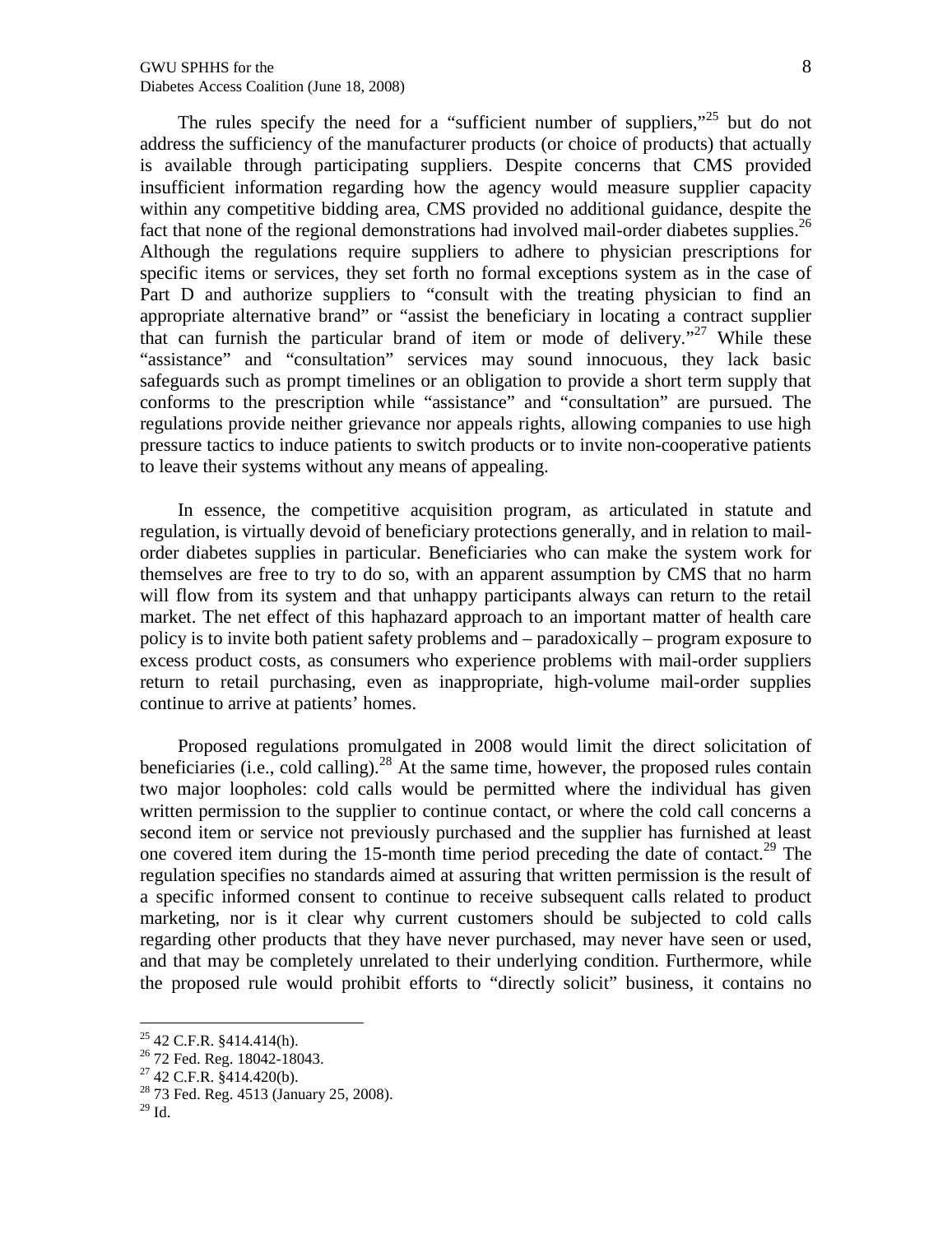definition of what it means to directly solicitf patient business, thereby leaving the door open todeceptive or high pressure marketing practices of the type that have emerged in other Medicare competitive market Conversely, the standard also fails to delineate what constitutes appropriate contact hin an existing health professional/patient relationship.

# Implicat ions of the Competitive Acquisition Program for Medicare Beneficiaries with Diabetes and for Medicare Costs

In order to assess the implications of competitive acquisition in a diabetes context it is important to understand the nature of diabetes, its tence and prevalence among the Medicare population, and its consequences for beneficiary health and Medicare costs.

#### Medicare and Diabetes

Because of whom itaffects and its toll on health diabetes has a profound relationship with Medicare patients and constrained by these key points:

- ð The Centers for Medicare and Medicaid Services (CMB) pris that diabetes affects nearly on fifth of all Medicare beneficiaries and hat Medicare beneficiaries with diabetes account for nearly one third of Medidicare  $expenditure<sup>30</sup>$
- $\ddot{\text{o}}$ . More than onequarter (27%) of lowncome seniors and people with disabilities who are enrolled in both Medicaid and Medictates known as dual enrollees) have diabete $\ddot{\mathbf{s}}$ .
- ð A recent analysis of Medicare claims data and other pro data, which applied newer criteria for diagnosing diabetes at an earlier stage, found that between 19941995 and 2003/004, the annual incidence of diabetes increased by 23 percent while its prevalence increased by 62 percent. While mortality rules fe 8.3 percent, complication rates among persons with diagnosed diabetes generally increased or stayed the same. The study found high rates of major complications, in particular a doubling of the risk for congestive heart failure and myocardial infarction.<sup>32</sup> The rate of congestive heart failure during the  $129994$  time periods among beneficiaries with diabetes stood at 47.5 percent. Among beneficiaries who experienced at least 6 years of diagnosed diabetes, nearly 90 percent experienced at least one astreoutcome. Researchers noted the

<sup>31</sup> Henry J.Kaiser Family Foundation. ,Dual Eligibles: Medicaid€s role for Low ome Medicare Beneficiaries. (2006)[,http://www.kff.org/medicaid/upload/Dual](http://www.kff.org/medicaid/upload/Dual-Eligibles-Medicaid-s-Role-for-Low-Income-Medicare-Beneficiaries-Feb-2006.pdf) -Eligibles-Medicaid-s-Role-for-Low-IncomeMedicareBeneficiariesFeb-2006.pdf (accessed March 10, 2008).

<sup>&</sup>lt;sup>30</sup> CMS, Medicare Health Support to Improve Care of Beneficiaries with Chronic Illnesses. Medicare Fact Sheet, cited in Health Policy R and D, Meade€s New Competitive Acquisition Program for Durable Medical Equipment: Policy Considerations Involving Beneficiaries with Diabetes, Community Based Retail Pharmacies, and Blood Glucose Monitoring (Washington D.C., January 2006), p. 9.

 $32$  Frank A. Sloan eal., The Growing Burden of Diabetes Mellitus in the US Elderly Popula in the US Elderly Popularing of Internal Medicine 168:2 192-199 (Jan. 28, 2008).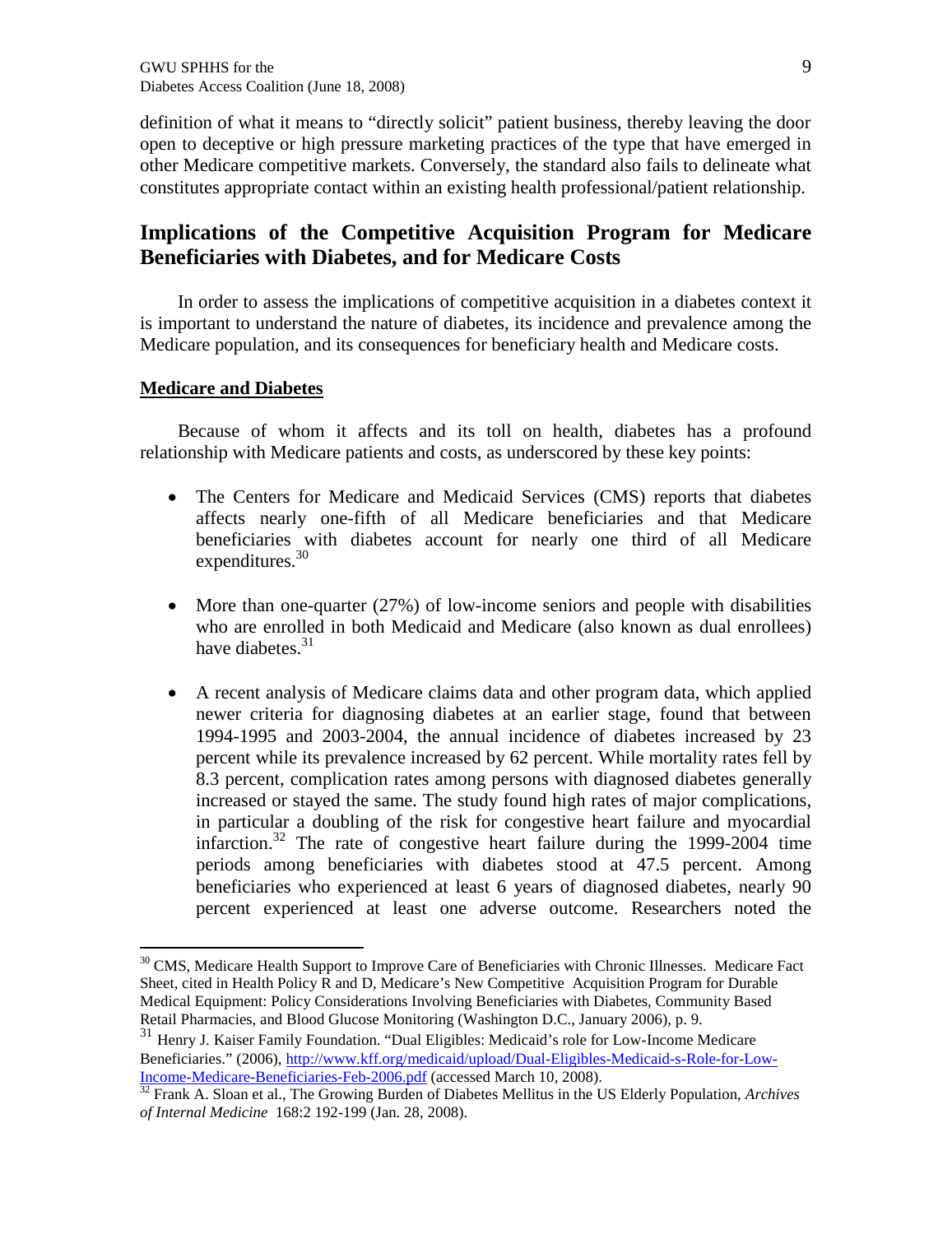"overwhelming burden" of diabetes and the low rates of adherence to health care utilization guidelines among patients,  $33$  which if anything, would have placed these estimates at a lower bound. The study underscores the fact that lower rates of surrogate markers for diabetes complications does not necessarily "translate into reduction in adverse events."<sup>34</sup>

Figure 1 underscores the extent to which the Medicare population falls squarely within the risk factors for diabetes and its complications. These factors include age,  $35$ racial or ethnic minority status,<sup>36</sup> disability and activity limitations,<sup>37</sup> and low family income.<sup>38</sup> The Medicare population is disproportionately low income, in fair to poor health, and significantly affected by activity limitations and cognitive and mental impairments. At particular risk may be the 7.5 million dual enrollees who receive both Medicare and Medicaid; by definition these beneficiaries are poor, and due to the link between poverty and membership in a disadvantaged racial or ethnic group, they are disproportionately racial and ethnic minorities. Their low income makes dual enrollees more likely than other Medicare beneficiaries to have low health literacy, potentially limiting the appropriate use of health care and rendering them less capable of navigating competitive purchasing arrangements.

<sup>33</sup> Id. p. 198.

<sup>34</sup> Id.

<sup>35</sup> Ashkenazy, Rebecca and Abrahamson, Martin. 2006. "Medicare Coverage for Patients with Diabetes: A National Plan with Individual Consequences." *Journal of General Internal Medicine* 21: 382-392.

<sup>&</sup>lt;sup>36</sup> Centers for Disease Control and Prevention. 2005. "National Diabetes Fact Sheet: United States, 2005."

<sup>&</sup>lt;sup>37</sup> Gregg, EW, Beckles, GLA, Williamson, DF, Leveille, SG, Langlois, JA, Engelgau, MM, Narayna, KM,

<sup>2000. &</sup>quot;Diabetes and Physical disability Among Older U.S. Adults" *Diabetes Care* 23:9 1272-1277. <sup>38</sup> Valdmanis, V., D. Smith and M. Page. 2001. "Productivity and Economic Burden Associated with Diabetes." *American Journal of Public Health* 91(1): 129-130.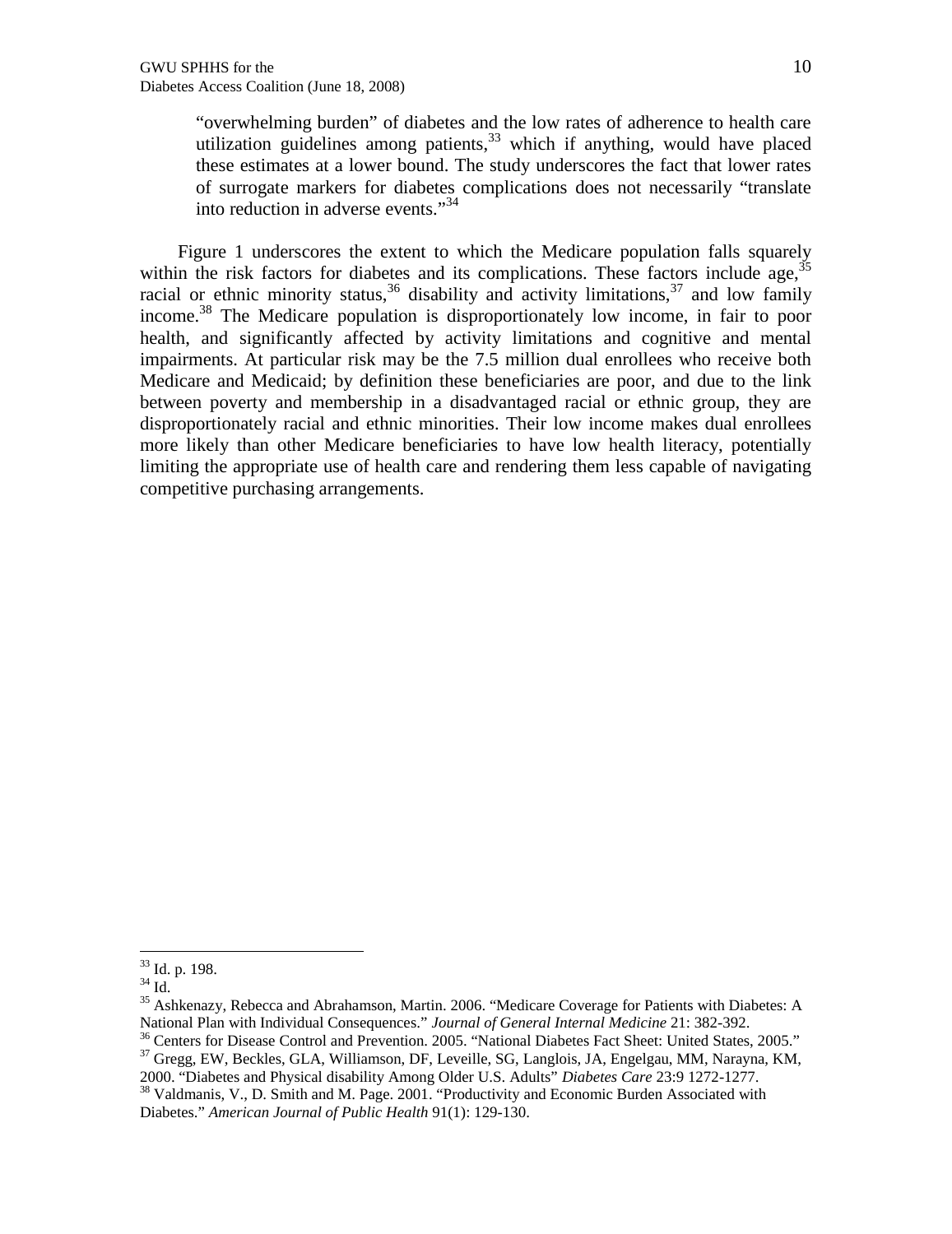

Treating diabetes begins with controlling blood glucose levels. Like other persons with diabetes, Medicare beneficiaries depend on constant health maintenance with treatments and therapies to avert the type of life-threatening deterioration that is heavily associated with the condition. Self-monitoring of blood glucose levels is essential to good diabetes control, particularly in the case of persons with diabetes who take insulin.<sup>39</sup> Indeed, self-monitoring is considered so vital to disease management that increasing the proportion of persons with diabetes who self-monitor represents a national public health objective under *Healthy People 2010.*<sup>40</sup> As a result, any policies that even potentially impair access to diabetes supplies merit close scrutiny and careful implementation.

#### **Potential Consequences of Mail-order Competitive Acquisition of Diabetes Testing Supplies for Beneficiaries and Program Costs**

No systematic evaluation was undertaken prior to launching a competitive acquisition system for mail-order diabetes supplies. As a result, it is extremely important to consider the possible outcomes of the CMS program. In examining the potential issues raised by competitive acquisition of diabetes testing supplies, it quickly becomes evident that a major paradox emerges: *because the system lacks fundamental patient safeguards, it may harm patients as it also increases program cost and waste.*

<sup>&</sup>lt;sup>39</sup> Adams, A, Mah, C, Soumerai, SB, Zhang, F, Barton, MB, Ross-Degnan, D. 2003. "Barriers to self monitoring of blood glucose among adults with diabetes in an HMO: A cross sectional study" *BMC Health Services Research* 3:6.

<sup>&</sup>lt;sup>40</sup> Center for Disease Control and Prevention 2007. "Self-Monitoring of Blood Glucose Among Adults with Diabetes—United States, 1997-2006" *Morbidity and Mortality Weekly Report*5 6:43 1133-1137.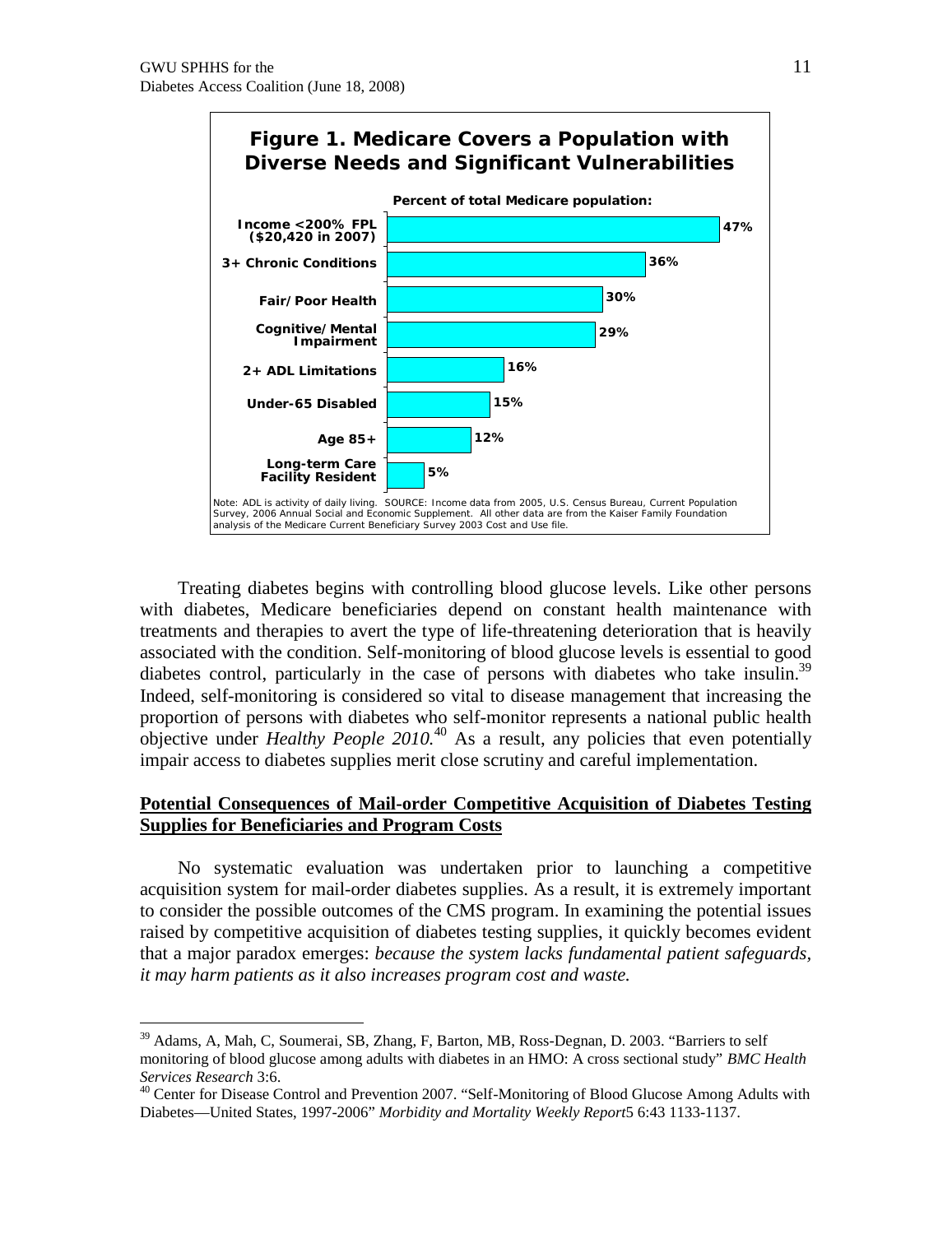#### *Potential risks flowing from the absence of patient safeguards*

As noted, these federal regulations lack key patient safeguards that have come to be customary in competitive acquisition and market-driven arrangements. The chief implication flowing from the absence of such safeguards is reduced access to essential services, with an attendant adverse health impact. Where diabetes is concerned, the health implications of limiting access to health maintenance services such as appropriate testing supplies are especially severe.

For many years, researchers at the George Washington University have studied the design of laws and legal instruments such as procurement contracts in a consumer protection context. Our patient protection research $41$  (which has been extensively supported by federal funding over the years) has focused on competitive purchasing arrangements, and has been recognized as a seminal contribution to the field. Indeed, our study *Negotiating the New Health System,* first published in 1997, served as the research basis for the statutory patient safeguard provisions that were added to the Medicaid managed care statute by the Balanced Budget Act of 1997.

Our research has taught us over the years that although the precise nature of competitive purchasing arrangement can vary – in addition to DMEPOS, Medicare today permits the competitive purchase of outpatient prescribed drugs and Medicare Advantage plans – the key elements of patient protection nonetheless remain the same. These critical elements reflect safeguards against the excesses of competition, in recognition of the limited ability of most patients – and in particular, patients with limited cognitive skills and in poorer health – to navigate market complexities.

Table 1 sets forth key patient safeguard categories that have been identified by GW researchers through our analyses over the years. Our work has underscored the fact that these categories are pertinent, regardless of whether the competitive arrangement is offered to beneficiaries on a mandatory (e.g., Medicaid managed care) or voluntary basis. Table 1 shows that in virtually every safeguard category, the DMEPOS competitive acquisition regulations fall short where patient safety is concerned, even though similar standards are consistently present in the case of both Medicare Part D prescription drugs and Medicare Advantage plans. Either of these program designs could have readily served as a template for CMS in the development of DMEPOS patient safeguards.

As Table 1 shows, even a cursory examination of its five major patient protection domains and 17 sub-domains illustrates the weaknesses of the CMS regulatory structure. The DMEPOS regulations address – barely – precisely two sub-domains of safety and protection. Instead, the regulations essentially parrot the competitive acquisition statute, which as noted, is silent on patient safeguards but which empowers the Secretary to design the system and develop patient safety standards. This key additional step did not occur, and is not required by law or regulation to occur.

<sup>41</sup> Rosenbaum, S. et al., *Negotiating the New Health Care System: A Nationwide Study of Medicaid Managed Care Contracts* (George Washington University, Washington D.C. 1997, 1998, 2000, 2001).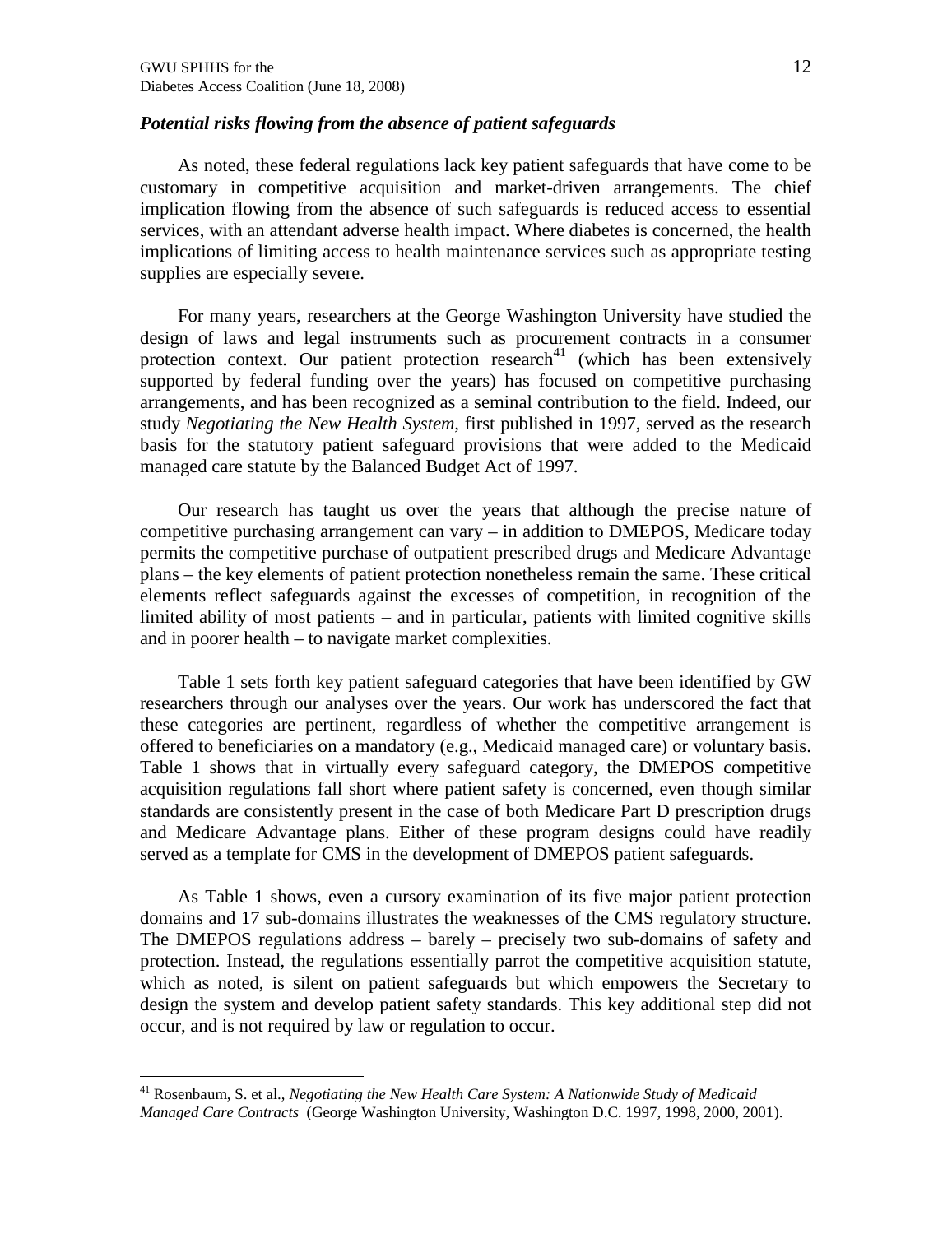| <b>Patient Protection Domains</b>                                                                                                                                                                                                | <b>Addressed/Not Addressed</b>                                                    |
|----------------------------------------------------------------------------------------------------------------------------------------------------------------------------------------------------------------------------------|-----------------------------------------------------------------------------------|
| <b>Marketing and Information</b><br>Prohibition against cold calling                                                                                                                                                             | Limited protections, major<br>exceptions, no definition of<br>direct solicitation |
| Clear communication regarding benefits and limitations, low<br>health literacy standards                                                                                                                                         | <b>Not addressed</b>                                                              |
| Minimum information content requirements regarding services<br>and benefits                                                                                                                                                      | Not addressed                                                                     |
| Compliance with Title VI Limited English Proficiency (LEP)<br>disability communication<br>guidelines<br>and<br>access<br>under<br>Americans with Disabilities Act (ADA)                                                          | Not addressed                                                                     |
| Program membership rights<br>Toll-free assistance number                                                                                                                                                                         | Not addressed                                                                     |
| Clear communication requirements in accordance with low<br>literacy readability standards related to use of services                                                                                                             | <b>Not addressed</b>                                                              |
| Translation compliance with Title VI guidelines for persons with<br>Limited English Proficiency (LEP)                                                                                                                            | Not addressed                                                                     |
| Compliance with ADA communication access standards                                                                                                                                                                               | Not addressed                                                                     |
| Membership information about services, cancellation, grievance<br>and appeals rights                                                                                                                                             | Not addressed                                                                     |
| <b>Benefit Design</b><br>A range of manufacturer items and services meeting evidence-<br>based standards for quality and safety                                                                                                  | Not addressed                                                                     |
| Clear exceptions process for medically indicated need                                                                                                                                                                            | <b>Exception system contains</b><br>no standards, procedures or<br>timelines      |
| <b>Access and Quality</b><br>Clear standards by which suppliers will be measured in such<br>areas as timeliness, and product condition and suitability<br>Response time to oral or written requests for service<br>modifications | Not addressed                                                                     |
| Internal and external quality measurement and performance<br>requirements<br>covering<br>both<br>improvement<br>technical<br>performance and patient experience                                                                  | Not addressed                                                                     |
| <b>Grievances and Appeals</b><br>Timely and accessible grievance and appeals procedures                                                                                                                                          | Not addressed                                                                     |

# **Table 1. Key Beneficiary Safeguard Lapses Under CMS DMEPOS Regulations**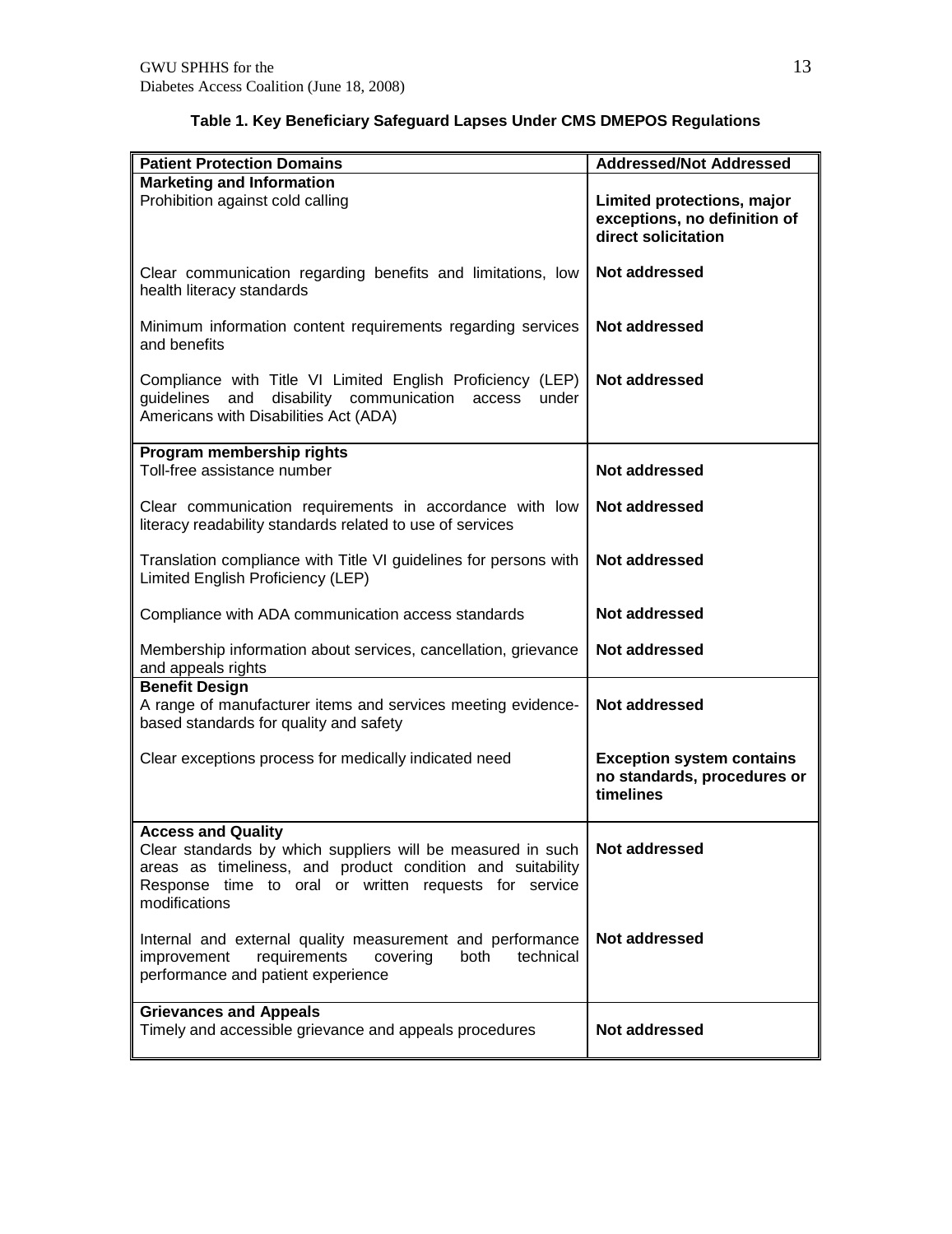Numerous potential risks flow from the absence of patient safeguards applicable to diabetes mail-order systems (or any other competitive acquisition service or product for that matter). Since no evidence regarding who does or does not use mail-order accompanies the CMS mail-order estimates, it is impossible to know how mail-order affects the experiences of certain beneficiary subgroups. A few of the issues that may present themselves are as follows:

- The lack of definitions related to direct solicitation means that patients who had an isolated prior business dealing with a company may encounter cold calls and pressure sales tactics.
- The enrollment process may yield disproportionate enrollment among patients with limited English or health literacy abilities, or who experience higher levels of mental and cognitive impairments.
- Because detailed quality standards are lacking in the regulations, patients may be simultaneously inundated with supplies they do not need while being denied the monitoring supplies they seek. To the extent that patients' clinicians are willing to attempt to intervene in order to help patients, the regulations fail to specify any process for such intervention and allow the supplier to continue to furnish inappropriate services while telling the patient to go elsewhere.
- Failing to specify a grievance and appeals system allows suppliers to refuse services to beneficiaries whose treating physicians seek customization for medical reason. Mail-order could have the perverse effect of actually driving up costs, not only because patients are improperly self-monitoring, but because they may stop testing.

## **What Impact Might a System Without Patient Protections Have on Beneficiary Access to Diabetes Testing Supplies?**

In considering the implications of an expanded mail-order competitive acquisition system, four distinct and major issues arise. These issues could significantly and adversely affect beneficiary health and access to health care, even if the CMS competitive acquisition system were to leave retail purchasing as a coverage option. These issues are as follows:

- First, problems with access and choice, both of which carry attendant health and cost consequences, including a potential Medicaid spillover problem
- Second, problems related to the quality of care and its health consequence
- Third, the exacerbation of racial, ethnic, and socioeconomic health disparities
- Fourth and paradoxically Medicare cost increases for diabetes testing supplies, despite somewhat lower unit prices, as the volume of deliveries skyrockets, with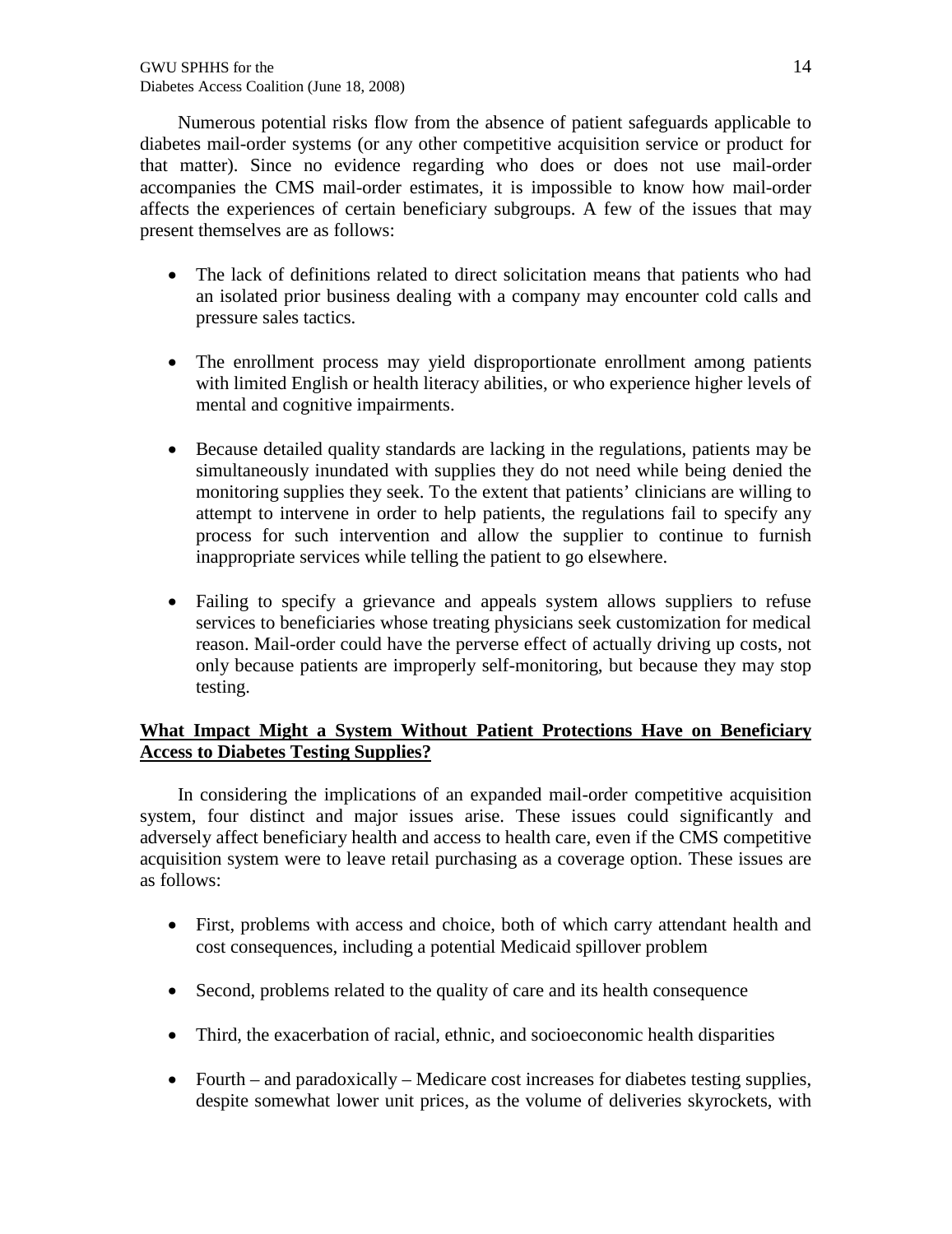an attendant spike in retail purchasing as beneficiary confusion over sources of products grows and as they attempt to compensate for inappropriate mail-order products.

#### *1) Mail-order systems may create access and choice problems, with potential overall cost consequences if routine testing declines*

The wide range of blood glucose monitoring systems available in the market demonstrates the highly variable and complex nature of beneficiary needs; thus, an exclusionary competitive acquisition program has the potential to act as a barrier to necessary care among vulnerable beneficiaries.<sup>42</sup>

The rule provides one payment level for test strips and one payment level for monitors under the Healthcare Common Procedure Coding System (HCPCS). As a result, CMS has no means of identifying which products – by manufacturer name and model number – are provided to beneficiaries. The implications of this incomplete coding system is its tendency to mask a mail-order supplier's dangerous narrowing of beneficiary access to products, fostering wholesale product substitution even when clinical customization may be essential. Furthermore, unless a beneficiary thinks to tell a treating health professional that the products received were not, in fact, the product prescribed, the health professional may have no way to appeal or protest, since the rules do not require suppliers to inform treating clinicians that product substitution has taken place.

There are important functional differences between different monitors: some monitors offer audible, step-by-step directions; some monitors work well in high altitude, temperature, or humidity; some monitors transmit data to a physician's office; some monitors are more adaptable to individuals with motor skill related disabilities. A winning supplier may limit access to some products, sacrifice quality, and substitute lower quality products. By limiting the choice of products, suppliers may leave Medicare beneficiaries without access to their prescribed products. Dissatisfaction with lowerquality substitute products may cause patients, in turn, to monitor their blood glucose less frequently or to stop testing, which can result in increased diabetes complications and costs to the Medicare program.

In this way, unit price discounts achieved from suppliers might adversely affect patients, as suppliers limit their products to the least expensive and those that yield the most profit. At the same time, treating health professionals may have no idea that a substitution occurred until the damage has been done, because of the absence of safeguards.

 $42$  Health Policy R and D. "Medicare's New Competitive Acquisition Program for Durable Medical Equipment: Policy Considerations Involving Beneficiaries with Diabetes, Community Based Retail Pharmacies, and Blood Glucose Monitoring." Washington D.C., January 2006.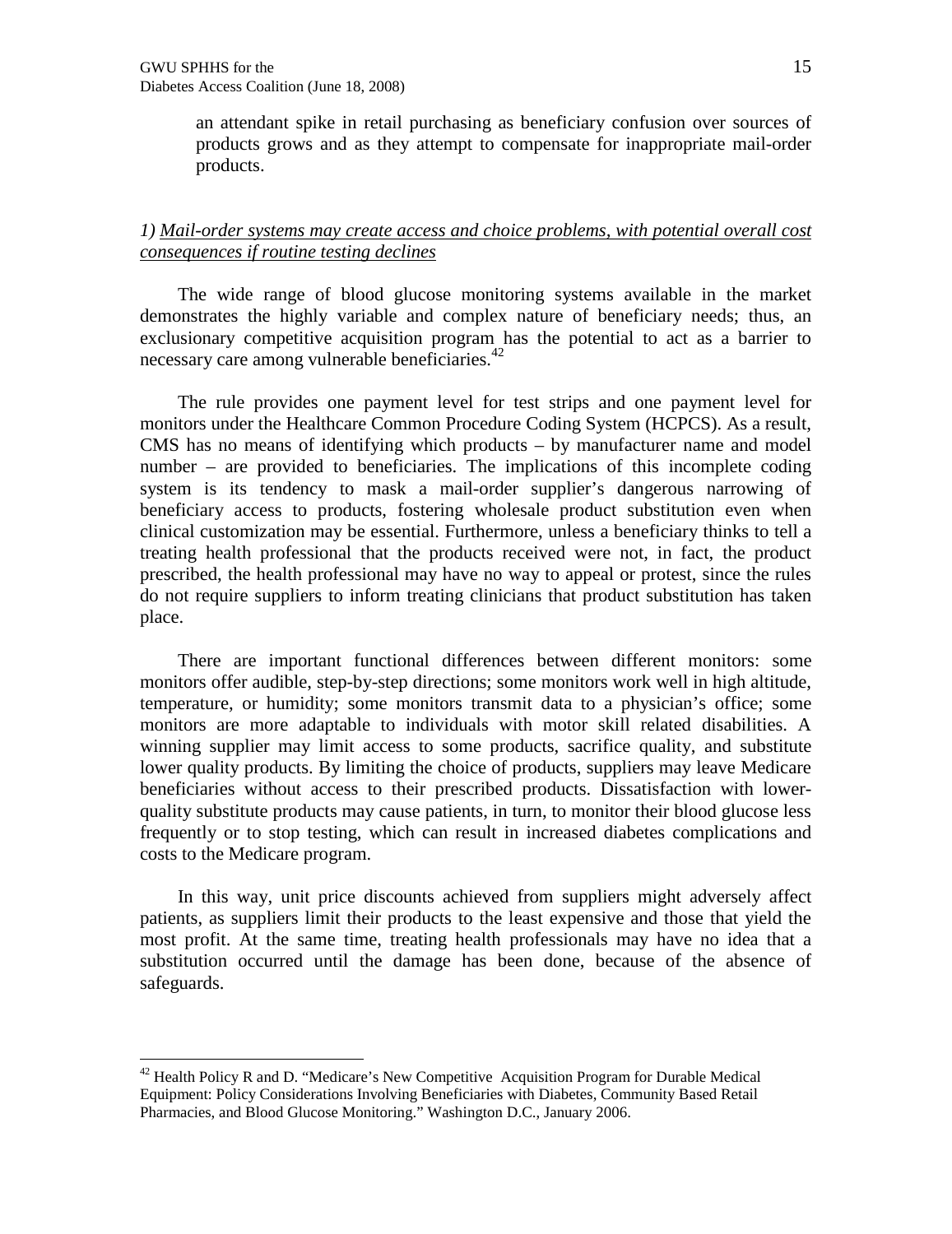Another important issueraised by the spread orthail-order without careful evaluation is the loss of the role of the retail pharmacist as intermediary and educator. As noted,diabetes supplies are different from other products that have been considered for competitive bidding because of the lack of a ready intermediary to assist patients through the purchasing process. Patients rely heavily on intermediantiesh as pharmacists to quide them when purchasing dical equipment and supplies the substitution ofmail-order essentially eliminates the personal interaction that comes with retail purchasing leaving patients without a dependable source of expertise at the point of service. Diabetes supplies must be purchased much more often to the types of equipment and supplies subject to the DMEPOS system contrast, evidence suggests significant instability in the high volume DMEPOS market, with extensive turnover and difficult-to-track vendors.

Mail-order compels navigational skills on the part positionts who in turn may experiencetrouble in gaining access to iabetes supplies that are optinitiant their care. Were competitive acquisition further devolved to theretail level this navigational problem would only intensify, asseneficiaries experience an erosion ortitlets possessing an appropriate choice of product .

To the extent that an expresed use of the competitive acquisition program relies on use of Internet to communicate educational materials to beneficiari tensive vidence shows thatby and largeMedicare beneficiaries do not use the Internation may in fact have age-related vision problems that create access barriers to any competitive acquisition program that relies on Internet  $\hat{u}$ se internet based approach, for example, lacks the type of hands assistance that comes frome trified Diabetes Educators (CDEs), health care rofessionals who, when made available as part of an overall care management plan, can help patients navigate care options ind tureding purchase of equipment and supplies.

The CMS program lacks certain other important safeguards. For example, the competitive acquisition demonstrations on which the program is based do not shed light on how people are iformed of coverage changes their market. No major campaigns comparable to that which followed the enactment of Part D have been proposed. It is unclear how beneficiaries would learn to navigal the market to obtain dail products; indeed, it appears that they are simply expected to respond to aggressive marketing by online firms or through cold calls, precisely the type of aggressive marketing approaches that have raised concerns in other markets.

To the extent that competitive acquisition mpairs access to access to health management services such as testing tsavings achieved through discount pricing for

<sup>&</sup>lt;sup>43</sup> HHS, Office of the Inspector Gener<sup>St</sup>emi-Annual Report to Congress (Oct. 1, 200March 31, 2007) Available at http://oig.hhs.go/publications/docs/semiannual/2007/semiannualfirsthalf07.Actessed April 2, 2008).

 $44$  Kaiser Family Foundation. 2005. , Seniors and the Internet Survey.f

<sup>&</sup>lt;sup>45</sup> O€Hara, Karen. 2004. ,€Curb Cuts€ on the Information Highway: Older Adults and the Internet.f Technical Communications Quartert<sub>(8</sub>(4): 423445.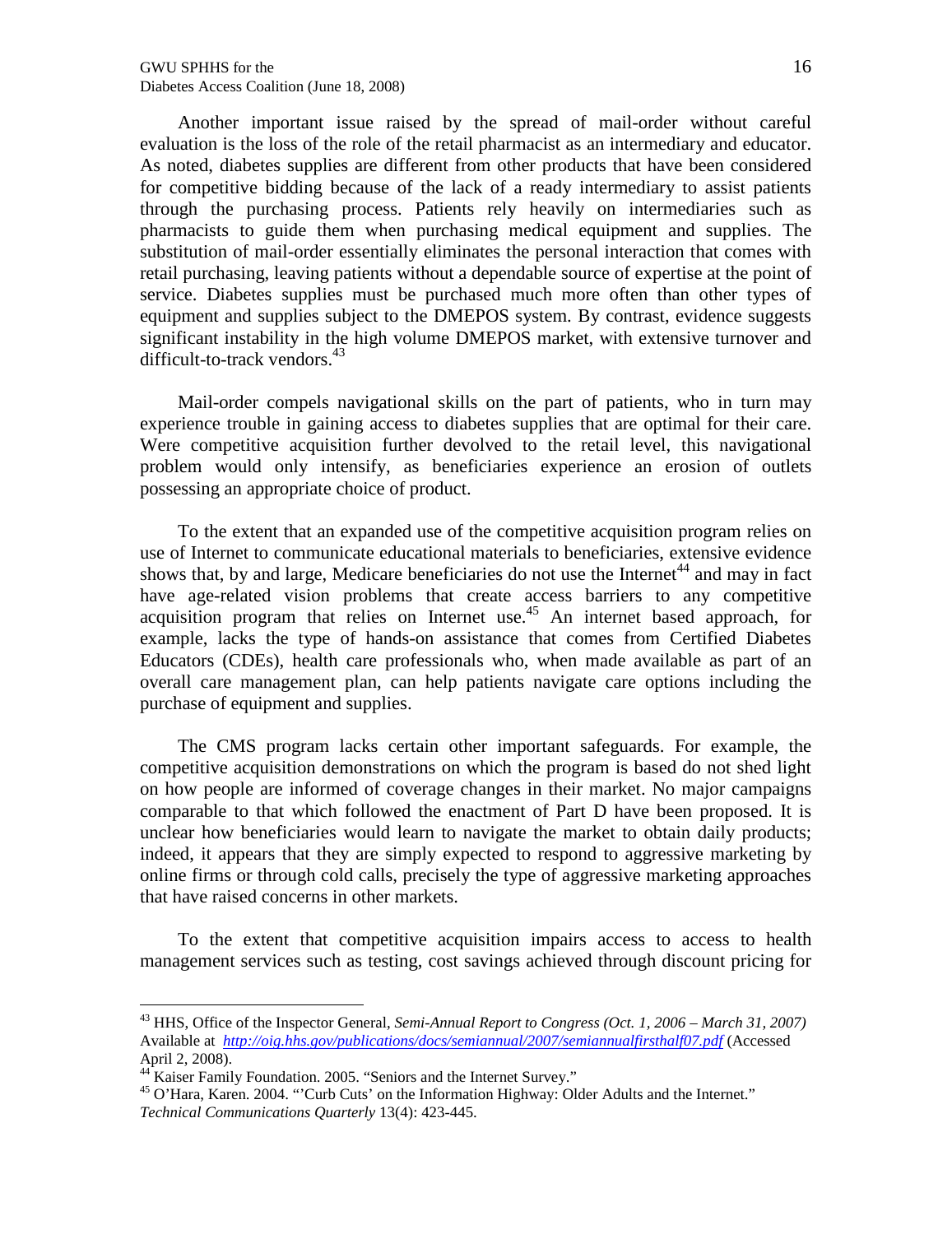diabetes supplies could quickly be swamped by elevated costs elsewhere in the system. The most recent study of the economic cost of diabetes in the U.S. in  $2007^{46}$  shows a cost of \$174 billion in a single year, including \$116 billion flowing from excess medical expenditures alone. Because persons with diabetes have per capita medical expenditures that are approximately 2.3 times higher than expenditures in the absence of a condition, the emphasis must be on disease management. Efforts to reduce the immediate costs associated with health maintenance pale next to the cost of hospital inpatient care, which represented 50 percent of total medical expenditures attributable to diabetes in 2007.

A final cost-related problem stemming from diminished access should be noted in the case of dual enrollees. Because of the high number of dual enrollees with diabetes, Medicare policy changes that limit access under one payer could have a spillover effect by increasing Medicaid exposure to (suddenly) uncovered testing supplies not available through mail-order businesses but available for retail purchase in pharmacies. This spillover phenomenon could in turn prompt Medicaid programs to reduce their own coverage of diabetes testing supplies in order to shield their own budgets from this rollover effects. Unlike Medicare Part D, nothing in the DMEPOS amendments disentitles dual enrollees from Medicaid coverage of diabetes testing supplies under state plans. Thus, coverage that is denied or disallowed in Medicare potentially rolls over onto state Medicaid programs if patients buy from retail outlets that participate in Medicaid.

In sum, to the extent that mail-order purchasing drives down adherence to frequent testing, the potential health consequences to patients – and cost consequences to Medicare and Medicaid alike from uncontrolled diabetes – loom as key possibilities that compel further study. The need to study the potential effects of primary care access restrictions is particularly urgent in the case of diabetes because alternative pathways to cost-savings exist. While the evidence is inconclusive, it appears that a viable cost reduction strategy is aggressive primary management, including efforts to maintain blood glucose levels as a means of maintaining health and averting complications. For example, between 1994 and 1998, Veterans Administration facilities spent more than \$214.8 million in outpatient and \$1.45 billion in inpatient expenditures for patients with diabetes.<sup>47</sup> During this time period, disease management was strengthened, resulting in a decrease in the number of diabetes-related hospitalizations and an increase in outpatient visits by patients with diabetes. $48$ 

#### *2) Reduced use of testing leads to diminished quality of care*

For the reasons set forth above, access barriers carry health care quality implications. If prescribed testing equipment and supplies are not accessible, then the overall quality of diabetes care for Medicare beneficiaries also suffers. Conditions that could have been managed at a relatively early stage are transformed into later stage

<sup>46</sup> ADA, Economic Costs of Diabetes in the U.S. in 2007 *diabetes Care* 31:3 (March 2008) pp. 1-19.

<sup>&</sup>lt;sup>47</sup> Maciejewski, ML, Maynard, C. 2004 "Diabetes-Related Utilization and Costs for Inpatient and Outpatient Services in the Veterans Administration" *Diabetes Care* 27:2: B69-B73.

<sup>&</sup>lt;sup>48</sup> Maciejewski, ML, Maynard, C. 2004 "Diabetes-Related Utilization and Costs for Inpatient and Outpatient Services in the Veterans Administration" *Diabetes Care* 27:2: B69-B73.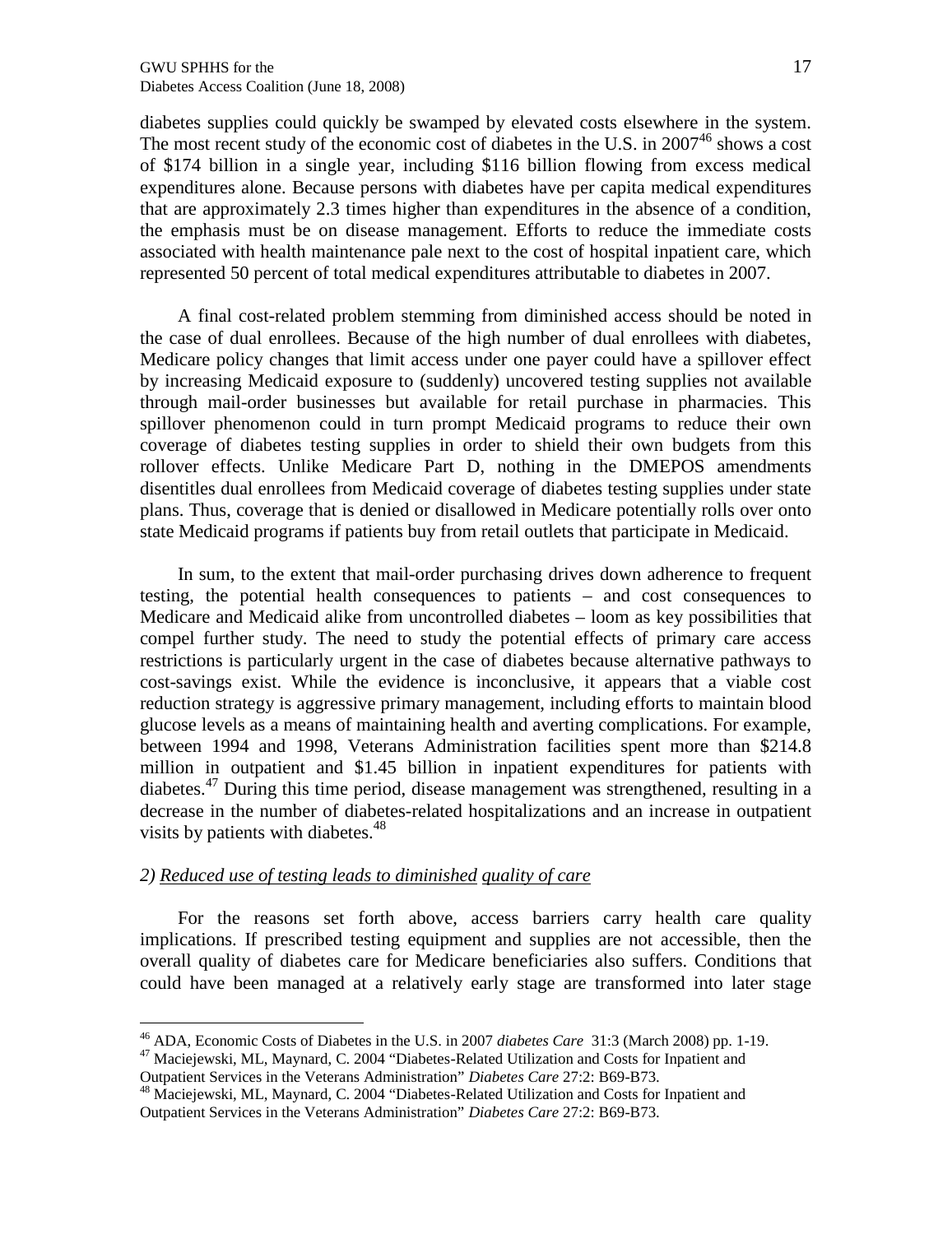complications, which are already a crisis of near-epidemic proportions among Medicare beneficiaries.

Of particular importance is the potential risk of co-morbidities as blood glucose level monitoring declines. These co-morbidities, particularly loss of limbs and cardiovascular complications, are extensively documented in Appendix A. Indeed, to the extent that introduction of competitive acquisition techniques succeeds in impairing access to appropriate testing, the entire benefit gained from the initial Congressional determination to cover diabetes testing and supplies becomes threatened.

#### *3) Expanded use of competitive acquisition without key patient protections may exacerbate racial, ethnic, and socioeconomic disparities in health and health care*

Poverty is a key determinant of health and life expectancy, and the gap between rich and poor in the U.S. is growing.<sup>49</sup> Medicare beneficiaries are not immune to this pattern; indeed, scores of studies have documented extensive disparities in health and health care among beneficiaries in relation to race, ethnicity, and socioeconomic class.<sup>50</sup> Because health care access is deemed by experts to be critical to narrowing the life expectancy gap, $51$  the introduction of potential barriers to care should be the subject of particular scrutiny.

At first blush, the use of a voluntary mail-order system for diabetes testing supplies would not appear to be related to the problem of health disparities. But it is essential to understand the racial, ethnic, and socioeconomic patterns associated with the mail-order business prior to broadening its use. To the extent that the use of mail-order tends to be disproportionately concentrated among more affluent beneficiaries, such a pattern, if not identified and taken into account prior to widening its use, can further aggravate the health gaps that separate low income beneficiaries, who are disproportionately members of racial and ethnic minority groups, and whose vulnerability to diabetes is particularly great, as illustrated in Appendix A.

Extensive use of mail-order ultimately may shrink the entire market for diabetes test strips and monitors, including the market of supplies in retail outlets. Even assuming that an appropriate range of products remains in a more restrictive market, the question becomes the effects of shrinking outlets on purchasers whose residence in low income communities already narrows their purchasing landscape, and who lack the means to navigate this landscape as it shrinks further in the face of widening use of high volume delivery business. A Medicare policy that has the effect of limiting access sites to blood glucose monitoring supplies in poorer communities could significantly widen disparities in health and health care for the very Medicare beneficiaries who are most at risk.

Diabetes already lays disproportionate claim to life and health for low income and minority persons. To the extent that low income and minority Medicare beneficiaries, as

<sup>49</sup> Robert Pear. "Gap in Life Expectancy Widens for the Nation," *New York Times* (March 23, 2008).

<sup>50</sup> See, e.g., Institute of Medicine, *Unequal Access* (National Academy Press, 1999).

<sup>51</sup> Robert Pear. "Gap in Life Expectancy Widens for the Nation," *New York Times* (March 23, 2008).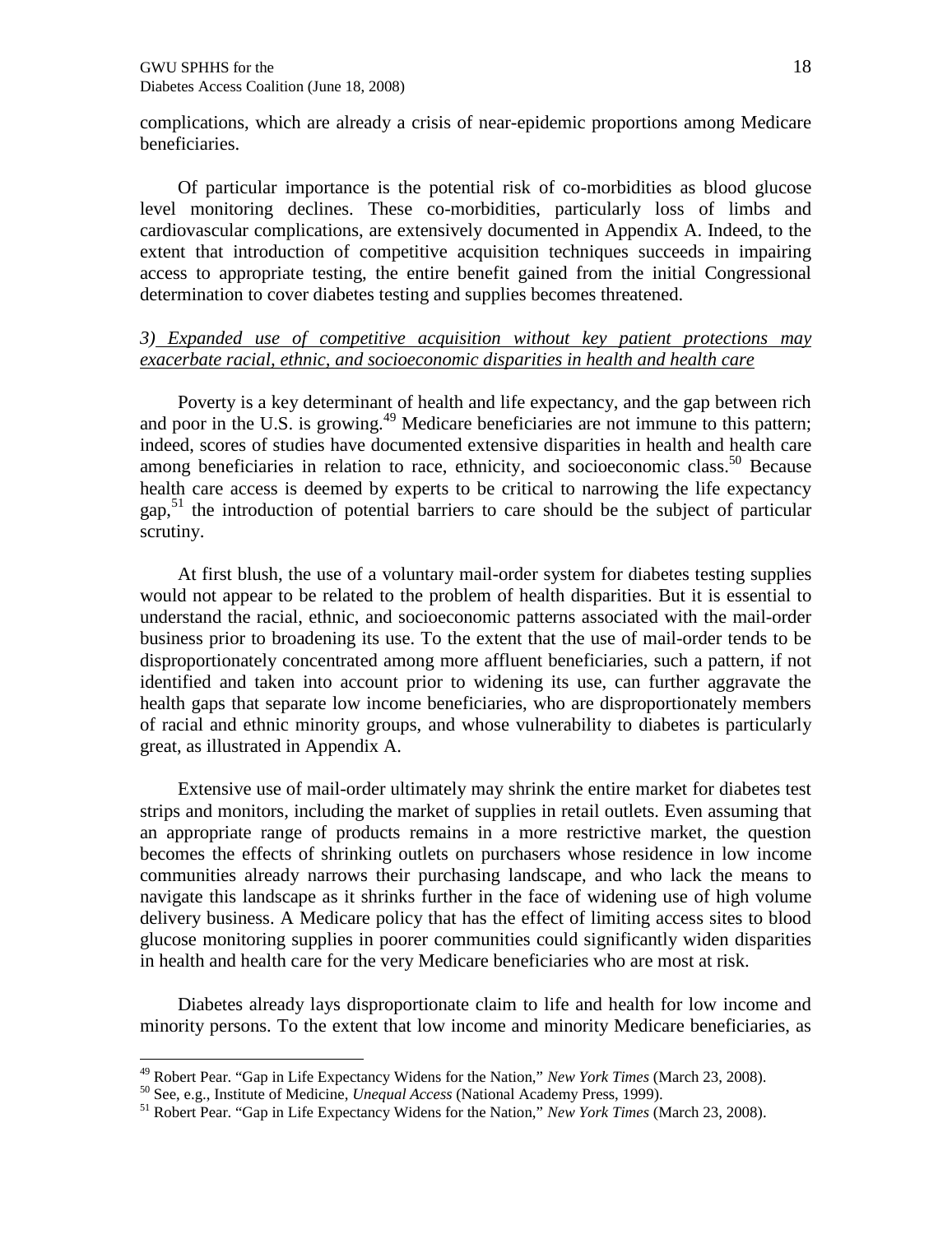well as those with disabilities and cognitive impairmente, mapre likely to purchase health care supplies through community retail outlets such as local independent pharmacies, chain drug stores, or grocery stores or community clinics with pharmacy services, the health disparity implications and ever-broadening mail-order business may be considerable.

Mail-order exerts control over health care access by substituting high volume purchasing from limited outlets and from a limited list of products for more consumer oriented purchasing practices involving a widerigty of products that are available trusted sites close to home. other instances in whigh rimary careaccess limits have been introduced as a means of controlling costs, such practices have and been introduced as a means of controlling costs, such practices have and adverse effects with particular sensivity among low income populations.

One diabetespecific study found that decreasing the cost of drugs decreased total diabete and costs by four percent per beneficiary, highlighting the critical importance of access to supplies and drugs that phe labeles patients control their condition. Another study found that variable coinsurance rates have a large effect on compliance for diabetes prescription drug regimens Similarly, Medicaid managed care initiatives that have sought to restrict bothet supply of services and the outlets through which covered services can be secured, have been shown to raise significant issues for ome persons who have both elevated health care needs and heightened vulnerability to system navigation barriers<sup>55</sup>.

Ostensibly of course, competitive acquisition techniques do not withdraw coverage but instead attempt to effectuate more efficient coverage by employing competition techniques to reduce the range of coverage and the outlets for services. But in real world terms, these may be distinctions without a difference wherein owne beneficiaries with elevated health needs are concerned. If the practical effect of competitive acquisition is to make it harder for certain populations to secure covered services, the search sults can be expected to be the same as the results that flow when coverage is actually limited or reduced through the use of patient cost sharing.

As this analysis underscores, there is a glaring absence of systematic evidence regarding how Mediare beneficiaries especially those most at risk for disparities in health and health caresecure health care services that can be obtained either through community retail outlets or through mail der. Research into the characteristics of low

<sup>55</sup> Michael Perry and Neil Robinson, Individuals with Disabilities and Their Experiences with Medicaid Managed Care (Kaiser Commission on Medicaid the Uninsured, Washington D.C. 1999) (accessed December 9, 2007 at

http://www.kff.org/medicaid/loader.cfm?url=/commonspot/security/getfile.cfm&Page\$326)

<sup>52</sup> Goldman, D., G. Joyce and Y. Zheng. 2007. , Prescription Drug Cost Shatingrifal of the American Medical Association298(1): 6169.

<sup>53</sup> Mahoney, J. 2005. , Reducing Patients Drug Acquisition Costs Can Lower Diabetes Health Claims. f American Journal oManaged Care 11(5 Supplemer \$) 186188; Goldman, D., G. Joyce and Y. Zheng. 2007. Prescription Drug Cost Sharing Cournal of the American Medical Association88(1): 6169.

<sup>54</sup> Dor A, Encinosa W. 2004 Does Cost Sharing Affect Compliance? The Case of Pretion Drugs (Diabetes). National Bureau of Economic Research INGER Working Paper Series, No. 10738.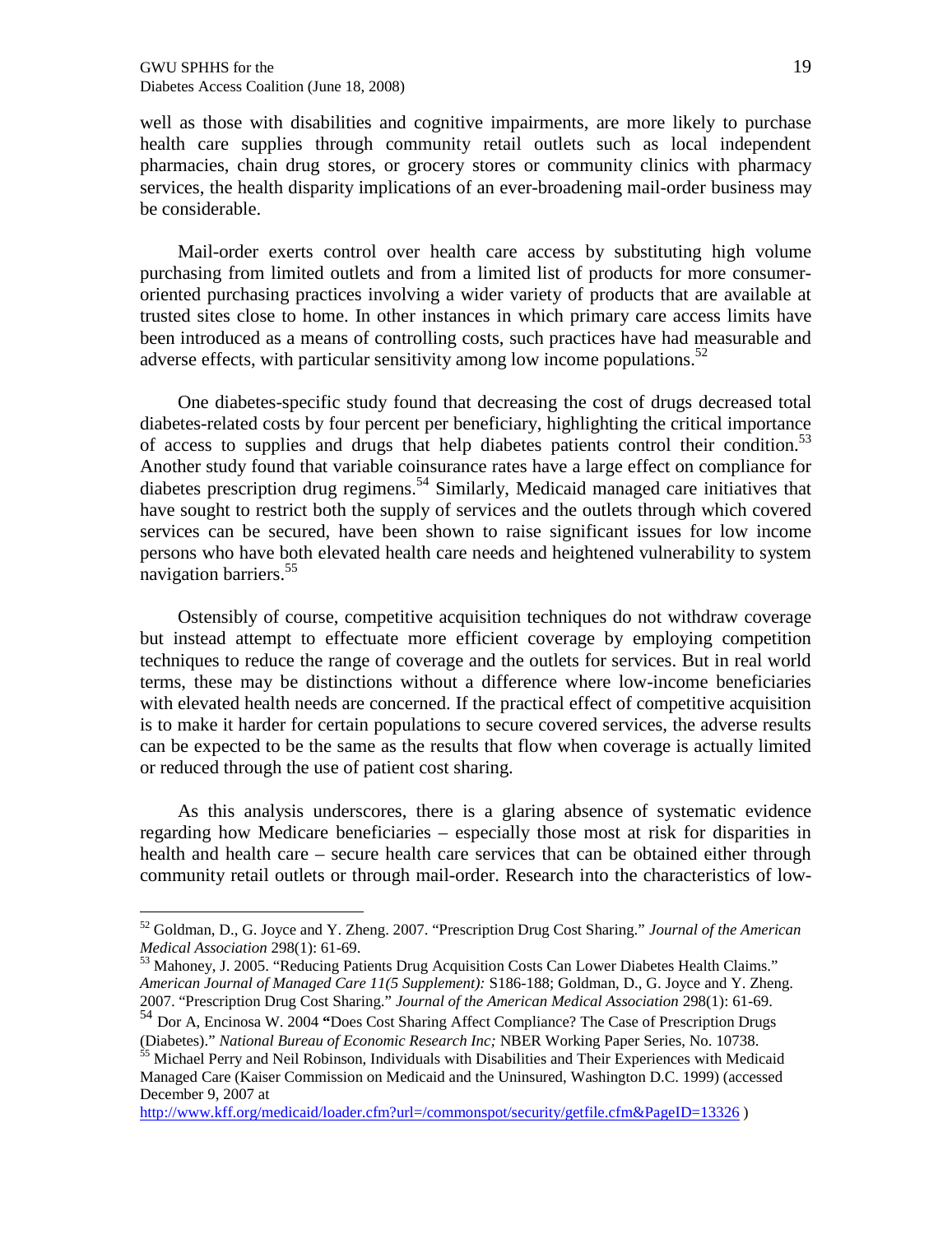income Medicare beneficiaries who live at home in low income communities becomes essential in assessing the implications of extending competitive acquisition to populations that are not already adept users of mail-order systems.

The CMS data on mail-order provide no insight into the characteristics of the Medicare beneficiaries who engage in mail-order purchasing, either by telephone or online. The evidence suggests that retail community outlets remain critical for diabetes supplies; one recent study concluded that over 60 percent of all elderly persons purchase their blood glucose test strips from a community-based retail pharmacy (no similar information appears to be available for Medicare beneficiaries with disabilities).<sup>56</sup>

Put another way, the CMS data on mail-order reflect the *total amount of supplies purchased*. But these data are not particularly helpful, since they fail to offer any insight into the *characteristics of the Medicare beneficiaries who engage in mail-order purchasing, either by telephone or online*. For this reason, the known evidence regarding the impact of patient-centered cost containment on at-risk populations should raise red flags about the wisdom of extending competitive acquisition techniques without careful review, particularly in the case of populations for whom such services are essential to their ability to engage in self care. Indeed, for these populations, the emphasis should be on aggressive efforts to expand community access points.

### *4) Paradoxically, higher overall Medicare diabetes costs may result from expanded use of mail-order systems*

As noted above, if the effect of aggressive use of mail-order systems lacking patient safeguards is to drive down rates of blood glucose self-testing, mail-order may ultimately produce overall negative cost consequences for Medicare. The competitive purchasing demonstrations, with their exclusive focus on driving down the unit price of testing supplies through the use of high volume competitive acquisition techniques, do not provide evidence of overall impact, a serious shortcoming of the research on which the 2003 legislation was based.

But the economic shortcomings of the demonstrations extend beyond their failure to consider broader, long term consequences to the program. The demonstrations fail to consider whether high volume purchasing at discounted unit prices may, in fact, have precisely the opposite impact on the overall cost to Medicare of diabetes testing supplies themselves. This result may obtain if mail-order systems cause the volume of testing supplies to skyrocket – albeit at discounted unit prices – even as wastage mounts and beneficiaries whose supplies do not conform to their needs return to the retail market to compensate for inappropriate supplies.

Volume purchasing can yield a decline in unit prices. But if suppliers respond to discounts by increasing the volume, and if that volume involves inappropriate services,

<sup>56</sup> Health Policy R and D. "Medicare's New Competitive Acquisition Program for Durable Medical Equipment: Policy Considerations Involving Beneficiaries with Diabetes, Community Based Retail Pharmacies, and Blood Glucose Monitoring." Washington D.C., January 2006.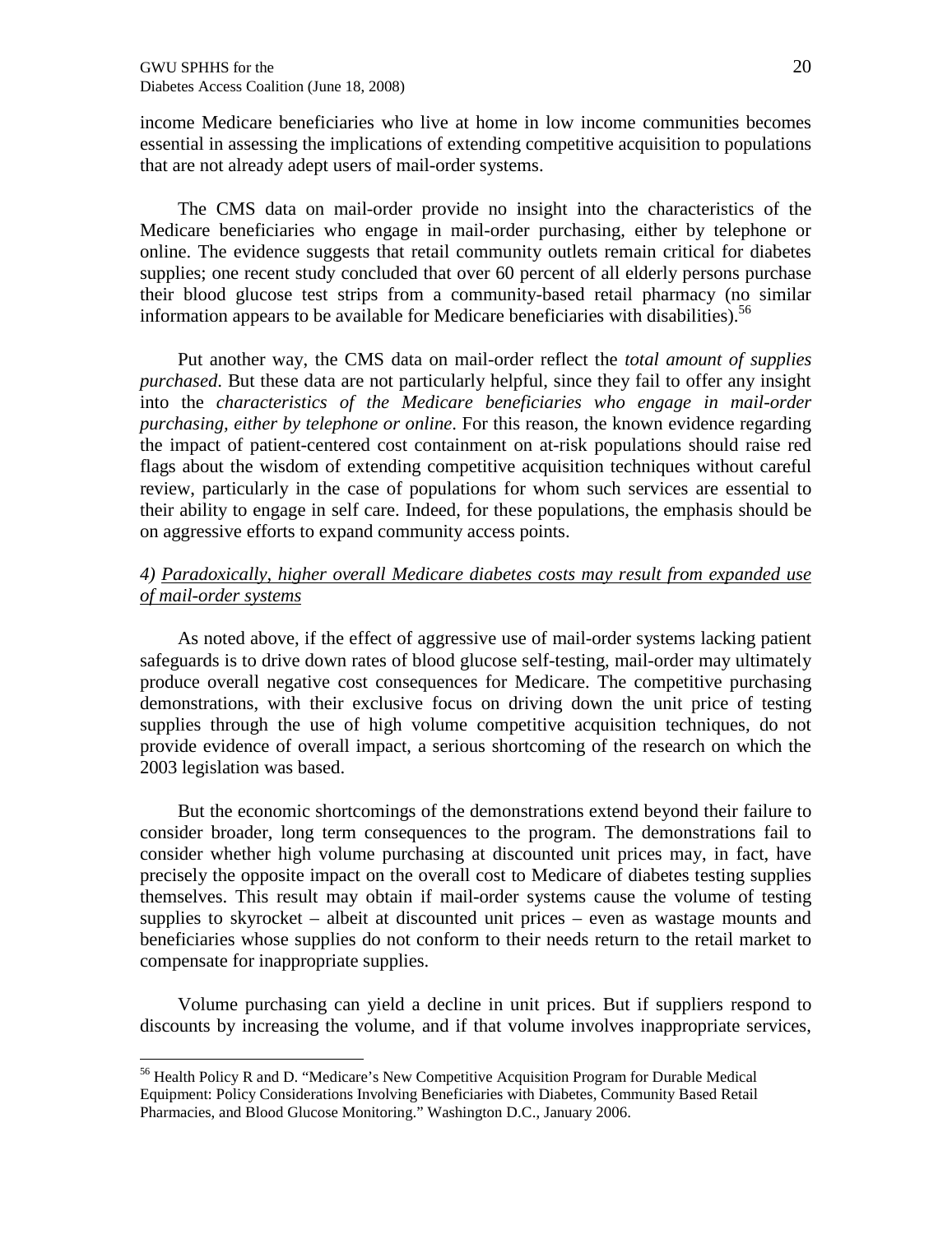then the results of volume procurements may be precisely the opposite of what was intended: an overall cost increase as supplies of inappropriate goods and services mount and patients search for substitutes. Exactly this type of phenomenon has been documented in DMEPOS supplier businesses. A recent GAO study found "atypical" increases in the volume of supplies sold to Medicare over a 12-month time period, well beyond the amount of supplies and equipment sold "in the routine course of medical  $care.$ <sup>57</sup>

## **Conclusion and Recommendations**

Two basic recommendations flow from this analysis.

First, the immediate focus should be on the development of explicit patient protections applicable to the mail-order diabetes supplies market. The differential treatment of the DMEPOS competitive market from other competitive markets for Medicare items and services, especially the Part D prescription drug benefit and Medicare Advantage, is glaring. To an extent far greater than recognized under the statute and regulations, Part B durable medical equipment, prosthetic and orthopedic items, and medical supplies all touch beneficiaries in very real ways. The items and services covered by DMEPOS – in particular diabetes supplies – are purchased not by health care professionals but by the beneficiaries themselves. Millions lack the ability, knowledge and experience to navigate a competitive system. Essential protections are needed in the area of marketing, enrollment and disenrollment, benefit design, quality standards, and patient protections. The near-total absence of protections is further exacerbated by the message sent in the legislation itself, namely, that price discounting is so important that the Secretary should pursue competitive acquisition even in the absence of quality standards.

Second is the need for an evaluation of mail-order diabetes supplies in the competitive acquisition program. It would indeed be ironic if, after rushing headlong into competitive mail-order purchasing, it turned out that the very absence of safeguards incentivized suppliers to over-supply products, actually increasing spending but not improving health outcomes. What is urgently needed at this point – prior to any consideration of expansion of competitive acquisition for diabetes supplies – is a careful evaluation of the mail-order system. Such an evaluation should consider the cost, access and quality effects of mail-order product acquisition. Furthermore, unlike the earlier studies, additional research should be structured to examine not only aggregate measures of patient impact, but also the experiences of patients who face higher social and health risks as well as patients who may have encountered either excessive and unwanted supplies, supplier resistance to patient or clinician efforts to change their practices, or both.

Simply put, we believe that the federal government should halt any expansion of competitive acquisition of diabetes supplies in the absence of further research. Given the

<sup>57</sup> GAO, *Improvements Needed to Address Improper Payments for Medical Equipment and Supplies* (GAO-07-59, January, 2007).